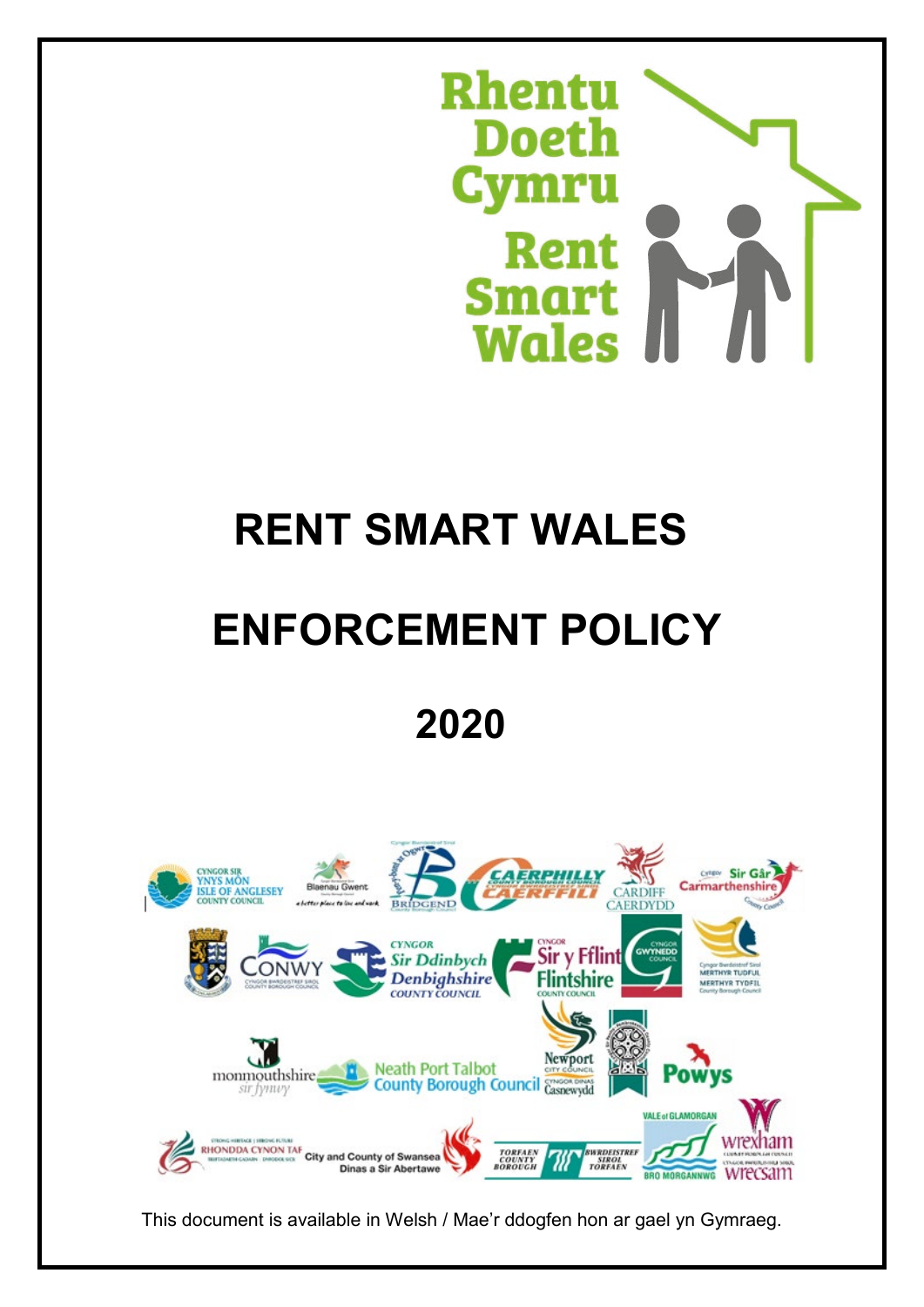# **CONTENTS**

| <b>Section</b><br><b>Number</b> | Page<br><b>Number</b> | <b>Section Name</b>                                                                  |
|---------------------------------|-----------------------|--------------------------------------------------------------------------------------|
|                                 | 3                     | Introduction                                                                         |
| $\overline{2}$                  | 4                     | Aims of the policy                                                                   |
| 3                               | 5                     | What is this policy for?                                                             |
| 4                               | 5                     | What is the status of this Enforcement Policy?                                       |
| 5                               | 7                     | Our approach to compliance and enforcement                                           |
| 6                               | 8                     | Advising on the Rules                                                                |
| 7                               | 9                     | <b>Ensuring Compliance</b>                                                           |
| 8                               | 9                     | Responding to Breaches of the Rules                                                  |
| 9                               | 13                    | <b>Working with Stakeholders</b>                                                     |
| 10                              | 13                    | Comments and complaints                                                              |
| 11                              | 14                    | <b>Review and Monitoring</b>                                                         |
| Appendix 1                      | 14                    | Appendix 1 - Tables of Offences                                                      |
| Appendix 2                      | 22                    | Appendix 2 – Additional Information; Rent Stopping Orders<br>& Rent Repayment Orders |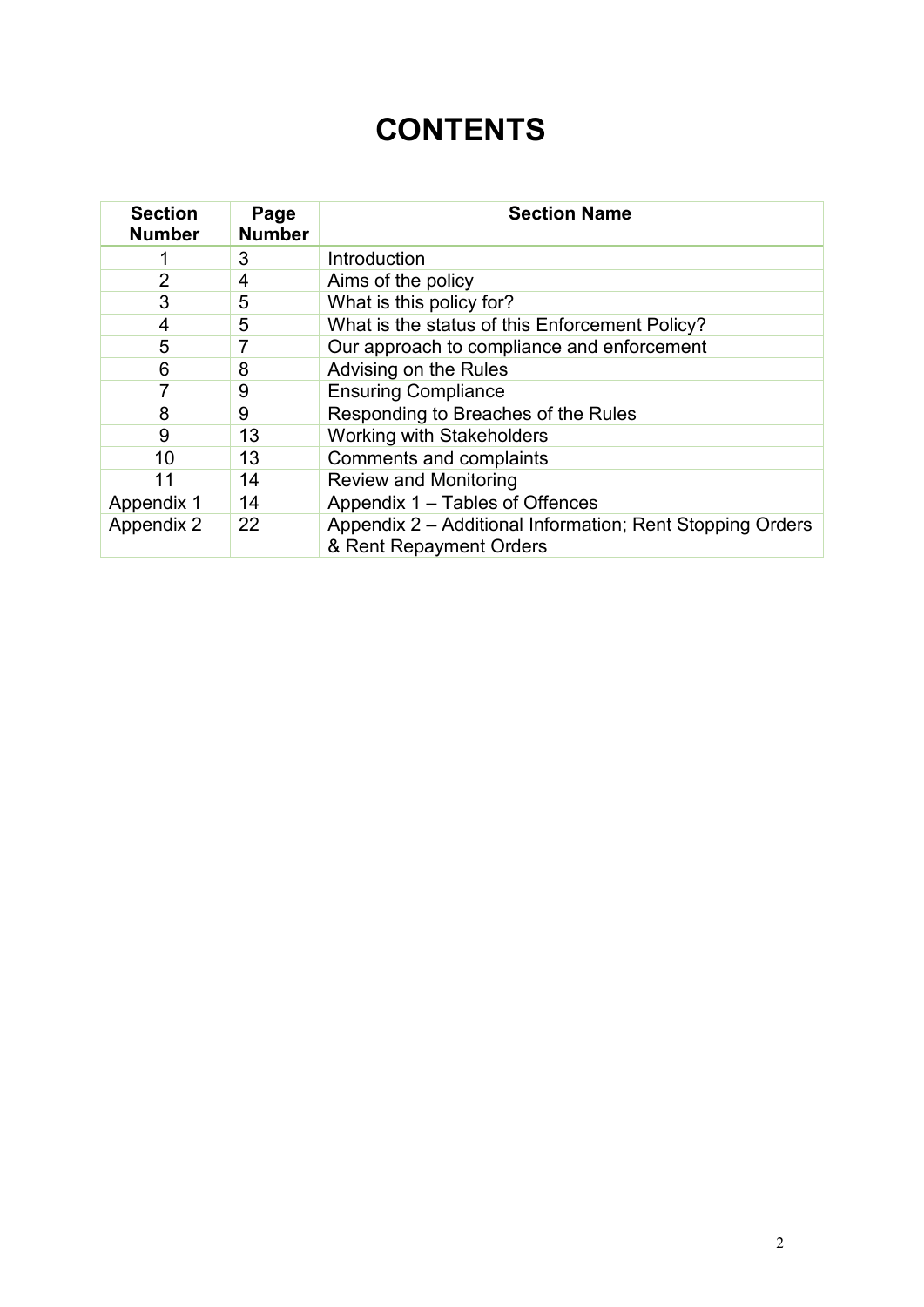# **1. Introduction**

This Policy covers the enforcement work undertaken by Cardiff Council as the Single Licensing Authority (SLA) and the 22 Local Authorities to deliver Part 1 of the [Housing \(Wales\) Act 2014.](http://www.legislation.gov.uk/anaw/2014/7/contents/enacted) Collectively the partnership and service is known as Rent Smart Wales (RSW).

This policy sets out the approach taken by RSW to compliance and enforcement activities, and is intended to establish a consistent approach to enforcement across its various functions, without placing too heavy a burden on landlords, managing agents and tenants. It excludes matters which specifically relate to the determination and revocation of licence applications and securing compliance with licence conditions.

This policy has been subject to consultation across a range of stakeholders. However, further feedback is always welcomed using the contact details provided below. We will give consideration to the inclusion of any suggested improvements in future revisions.

In adopting this policy RSW intends to apply legal powers consistently and fairly, whatever the circumstances. Decisions will not be influenced by the gender, disability, language, ethnicity, religion, political beliefs or sexual preference of the subject, victims or witnesses.

RSW wants to make it easy for you to receive our information. This policy is published in English and Welsh on our [website](https://www.rentsmart.gov.wales/en/resource-library/) and in hard copy. We are also able to provide the document in alternative formats including audio tape, large print and in community languages. We have access to interpreter services where required. Requests for copies in other formats or other languages should be addressed to:

Rent Smart Wales, PO Box 1106, Cardiff. CF11 1UA

**First Approved July 2017 Updated Sept 2020**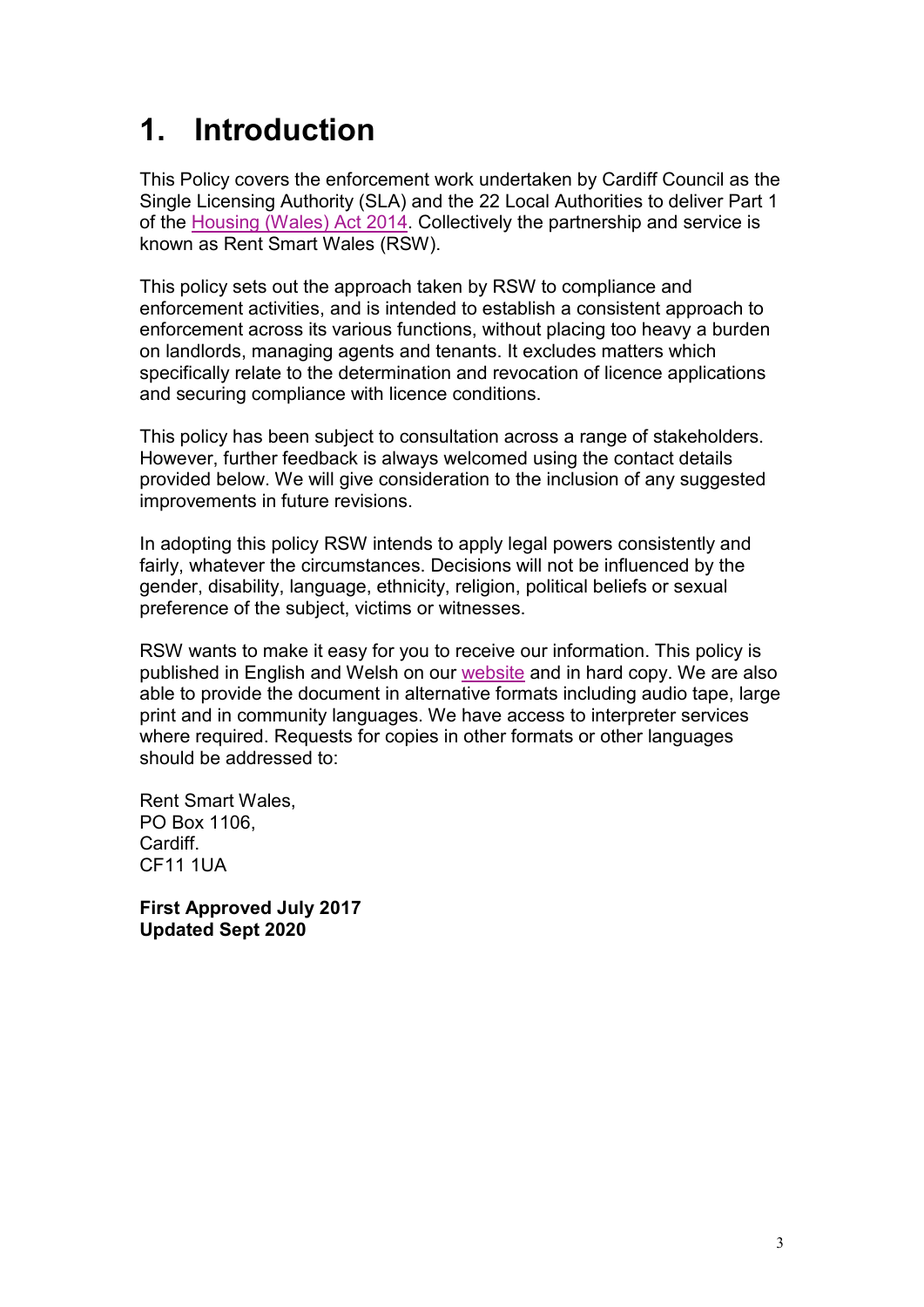# **2. Aims of the Policy**

Rent Smart Wales (RSW) strives to ensure that all landlords and agents involved in the management of privately rented property comply with the legislation in order to improve the standards and management of the sector and to better protect the interests of tenants.

RSW's responsibility is to ensure compliance with Part 1 of the Housing (Wales) Act 2014 ensuring that landlords of rented property in Wales are registered and self-managing landlords and agents are licensed. In addition RSW has responsibility to ensure compliance with the [Renting Homes \(Fees](http://www.legislation.gov.uk/anaw/2019/2/contents/enacted)  [etc.\) \(Wales\) Act 2019.](http://www.legislation.gov.uk/anaw/2019/2/contents/enacted) In seeking compliance RSW enforces the law, including taking enforcement action where appropriate. These areas of responsibility are summarised in the table below.

| <b>Registration of landlords and</b><br>properties                                    | Undertake appropriate interventions to<br>ensure compliance with legislation at local<br>and national level, in accordance with the<br>Memorandum of Understanding (MOU) in<br>place between the SLA and the 22 local<br>authorities.                                                                                                                               |
|---------------------------------------------------------------------------------------|---------------------------------------------------------------------------------------------------------------------------------------------------------------------------------------------------------------------------------------------------------------------------------------------------------------------------------------------------------------------|
| <b>Licensing of self-managing</b><br>landlords and agents                             | appropriate interventions to<br>Undertake<br>ensure compliance with legislation at local<br>and national level, in accordance with the<br>MOU in place between the SLA and 22 local<br>authorities.                                                                                                                                                                 |
| To investigate complaints and<br>undertake proactive activity to<br>ensure compliance | proactive<br>undertake<br>activity<br>To<br>and<br>investigate complaints about landlords /<br>agents / premises brought to the attention<br>of RSW and to determine the<br>most<br>appropriate course of action to be taken.                                                                                                                                       |
| To determine licence applications<br>and where necessary refuse or<br>revoke licences | To determine all applications having regard<br>to provisions in the Act and in accordance<br>with Welsh Government Guidance on the<br>"fit and proper person test". To work<br>collaboratively across 22 local authority<br>areas to ensure that complete and accurate<br>information is available when considering<br>the fitness and propriety of all applicants. |
| <b>Education and Advice</b>                                                           | To provide advice to all in respect of matters<br>relating to Part 1 of the Housing (Wales) Act<br>2014 and other associated legislation. To<br>provide RSW approved training to facilitate<br>compliance with the licence requirements,<br>both in a classroom environment and<br>online.                                                                          |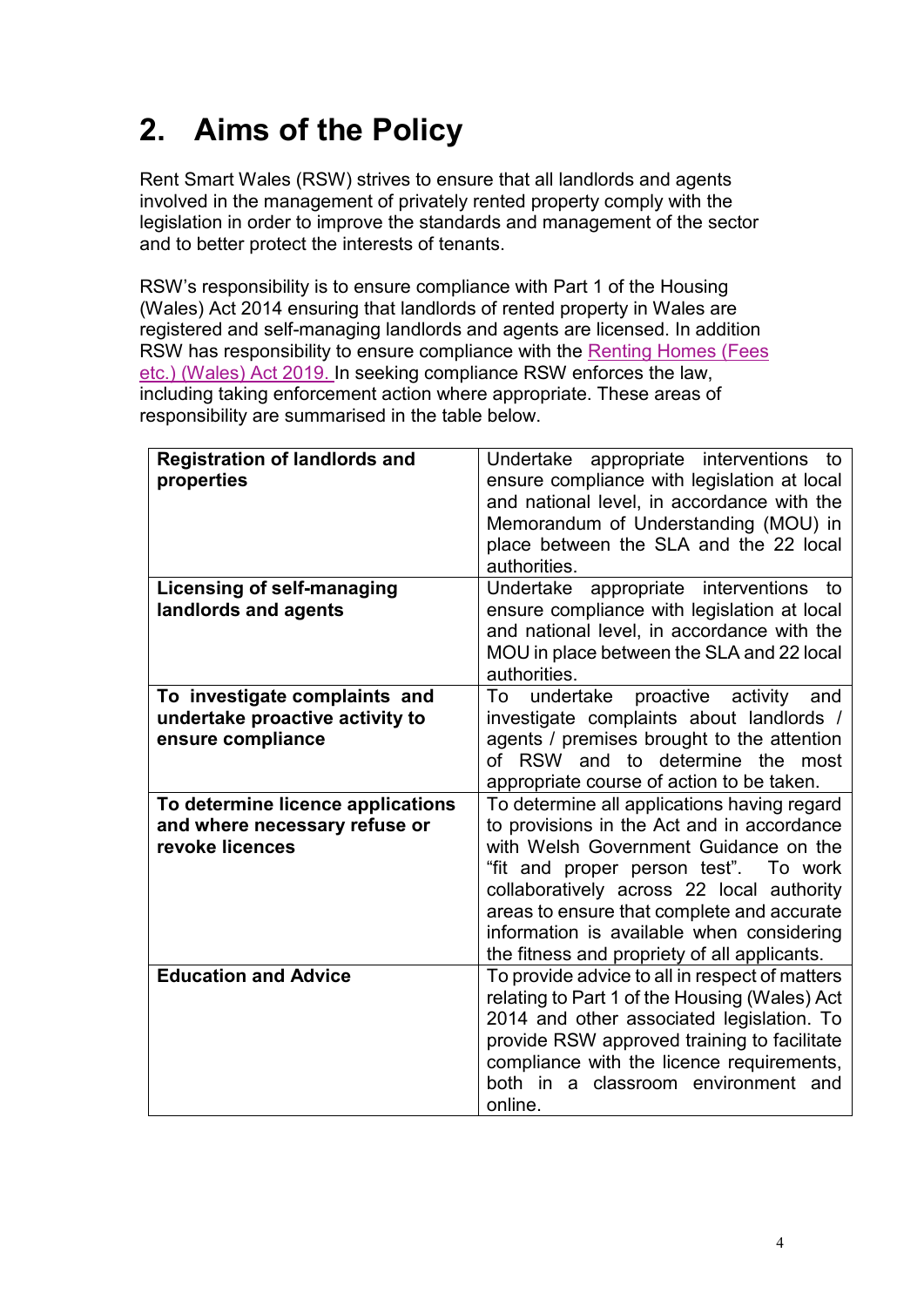Compliance with the law is proactively encouraged and to this end we want to work with landlords, managing agents and tenants to promote this goal through the provision of advice and education, intelligence led checks on compliance and proportionate responses to regulatory breaches. It is not normally considered proportionate to take retrospective enforcement action against individuals who are compliant when reported to RSW, however, there may be exceptional circumstances where this may be appropriate.

Our ultimate purpose is to ensure that the private rented sector functions effectively providing a safe and secure place for tenants to live. When that purpose is undermined, we will use our legal powers to take action to resolve any unsatisfactory situations and ensure that any wrongdoers are held to account. This is what is meant by the term "enforcement action".

We are committed to taking firm action in the following situations: -

- Against those who flout the law, or who deliberately or persistently fail to comply;
- Where there is a risk to health and safety; and
- Where it is necessary to protect the vulnerable from harm

RSW publishes an annual service delivery plan which sets out RSW's service standards and our main areas of work for the year ahead.

### **3.What is this policy for?**

The purpose of this document is to set out the RSW policy in respect of its compliance and enforcement activities, and to give guidance to those affected by it, in particular landlords, managing agents and tenants. It does not however, affect the discretion to take legal proceedings when this is considered to be in the public interest.

The staff of RSW will adhere to this policy, and this will be subject to regular monitoring / review periodically.

### **4. What is the status of this Enforcement Policy?**

This policy has been adopted in accordance with the Cardiff Council constitutional arrangements and has been endorsed by the RSW Strategic Implementation Group and Welsh Heads of Environmental Health.

RSW is delivered by the SLA and the 22 local authorities (LAs) in partnership. This arrangement is captured in a memorandum of understanding (MOU) signed by each party which outlines the roles and responsibilities of each party in relation to the promotion and delivery of the legislation and responsibility of each for enforcement activities. It also outlines arrangements for information sharing.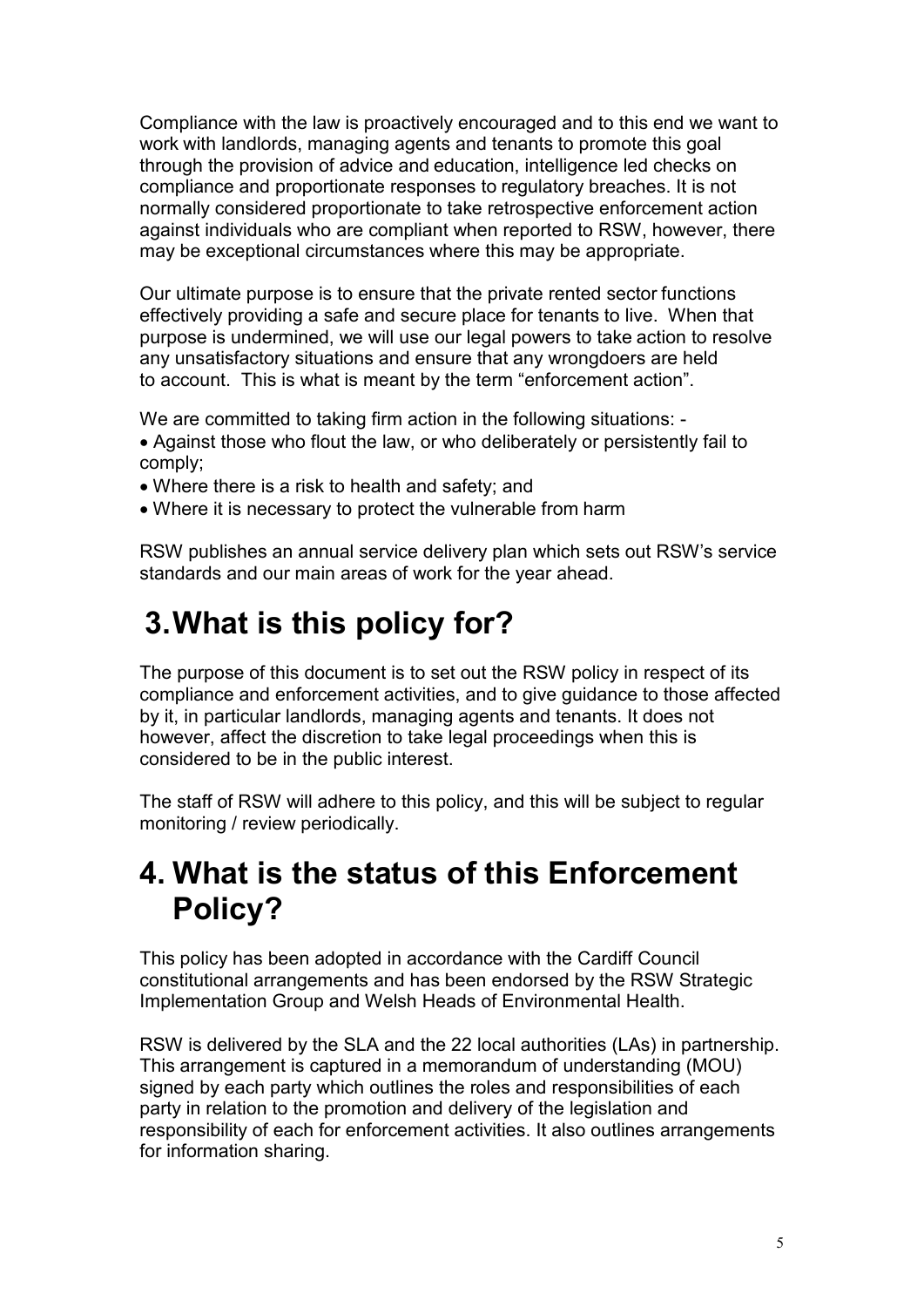To facilitate this partnership *Cardiff Council as Single Licencing Authority has provided its general consent to each Council:*

*Pursuant to Section 28 (2) and (3) of the Housing (Wales) Act 2014, to bring criminal proceedings in respect of any offence under Sections 4(2), 6(4), 7(5), 9(2), 11(3) or 13(3) of the Act, if the alleged offence arises in respect of a dwelling in their respective area.*

*Pursuant to Section 30 (2) of the Housing (Wales) Act 2014, to make an application for a Rent Stopping Order to the Residential Property Tribunal in respect of an offence under Sections 7(5), or 13(3) of the Act, if the alleged offence arises in respect of a dwelling in their respective area.*

*Pursuant to Section 31 (3) of the Housing (Wales) Act 2014, to make an application to revoke a Rent Stopping Order to the Residential Property Tribunal in respect of an offence under Sections 7(5), or 13(3) of the Act, if the offence arose in respect of a dwelling in their respective area, and is no longer being committed.*

*Pursuant to Section 32 (2) of the Housing (Wales) Act 2014, to make an application for a Rent Repayment Order to the Residential Property Tribunal in respect of an offence under Sections 7(5), or 13(3) of the Act, if the alleged offence arises in respect of a dwelling in their respective area.*

**In addition, individuals within each local authority have been authorised under section 29 (Fixed Penalty Notices) and Section 37 (Power to require documents to be produced or information given) of the Act.**

*Each Council has also provided its general consent to Cardiff Council as the Single Licencing Authority pursuant to Sections 17 (2) and (3) of the Renting Homes (Fees etc.) (Wales) Act 2019, to exercise any function of an enforcement authority in relation to their areas for the purposes of the Renting Homes (Fees etc.) (Wales) Act 2019 including (but without limitation) taking enforcement activity including, without limitation, bringing criminal proceedings pursuant to section 19 of that Act.*

It is expected that local authorities will apply this policy in their delivery of Rent Smart Wales activities, however, there may on occasion, be a conflict with their own local enforcement policy. Where this is the case, the local authority policy will take precedence.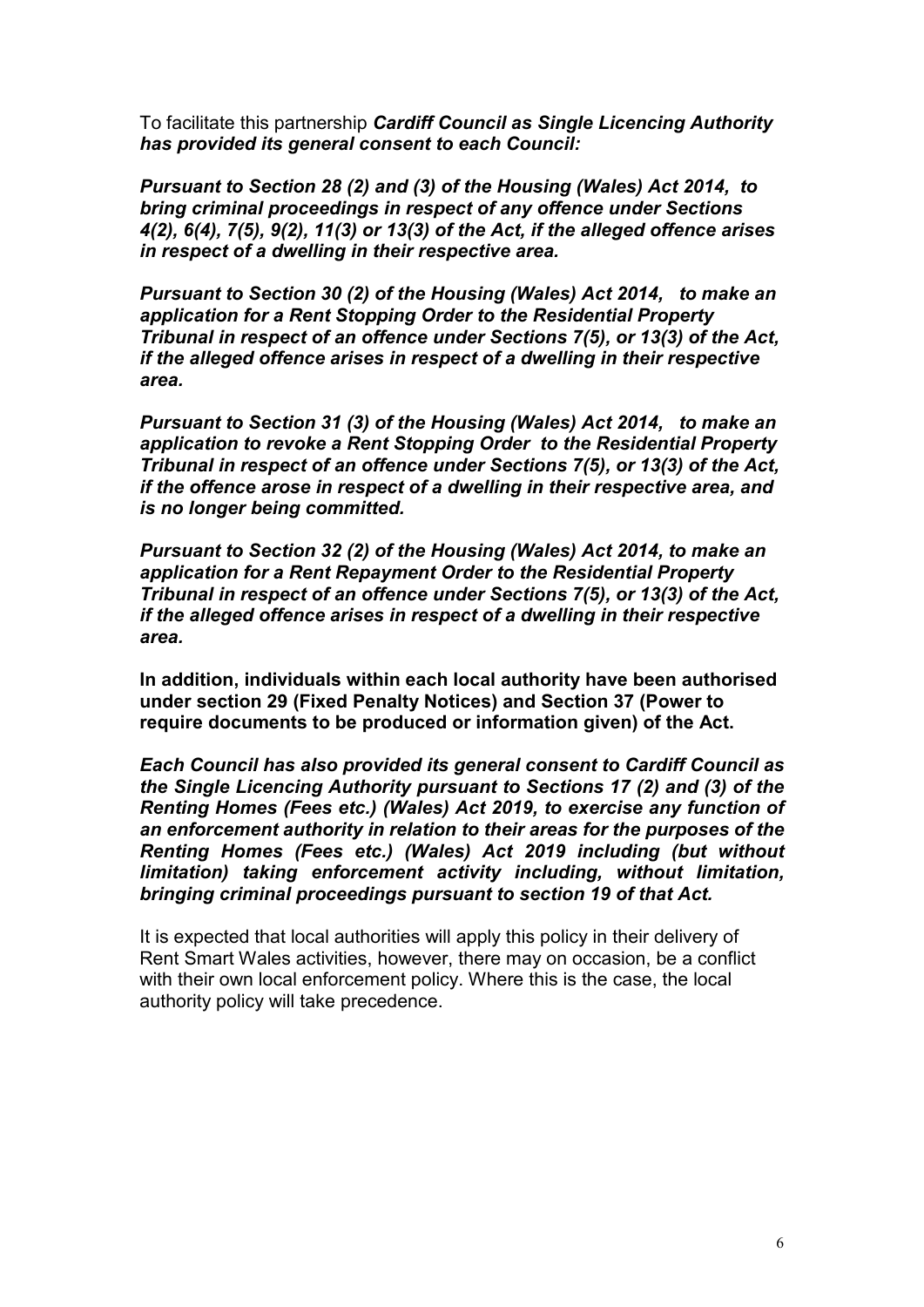### **5. Our approach to compliance and enforcement**

We aim to use our enforcement powers sensibly and in a proportionate manner. Our overall goal is to promote a fair, safe environment where citizens, tenants, property owners, investors and managing agents in Wales are treated fairly and not exposed to any hazards or unscrupulous practices. From the outset, it is important to state that we want to work with landlords, managing agents and their representative bodies to achieve that goal. Each transaction we undertake, each complaint we investigate, will be conducted fairly and in a proportionate manner.

[The Legislative and Regulatory Reform Act 2006,](http://www.legislation.gov.uk/ukpga/2006/51/contents) as amended, requires RSW to have regard to the Principles of Good Regulation. We will exercise our regulatory activities in a way which is:

- *Proportionate*  our activities will reflect the level of risk and
- enforcement action taken will relate to the seriousness of the offence • **Accountable** – our activities will be open to public scrutiny, with clear and accessible policies, and fair and efficient complaints procedures
- **Consistent** our advice to those we regulate will be robust and reliable and we will respect advice provided by others.
- **Transparent** we will ensure that those we regulate are able to understand what is expected of them and what they can anticipate in return, and
- *Targeted*  we will focus our resources on higher risk activities

RSW embraces the principles of good enforcement established in the [Regulators' Code](https://www.gov.uk/government/publications/regulators-code) (April 2014), as amended, i.e.

- Regulators should carry out their activities in a way that supports those they regulate to comply and grow;
- Regulators should provide straightforward ways to engage with those they regulate and hear their views;
- Regulators should base their regulatory activities on risk;
- Regulators should share information about compliance and risk;

• Regulators should ensure clear information, guidance and advice is available to help those they regulate meet their responsibilities to comply

• Regulators should ensure that their approach to their regulatory activities is transparent

However, in certain instances we may conclude that a provision in the Regulators' Code is either not relevant or is outweighed by another provision. We will ensure that any decision to depart from the Code will be properly reasoned, based on the available evidence.

RSW is committed in all aspects of its work to the promotion of equality in accordance with the participant authorities' Equality statements and policies.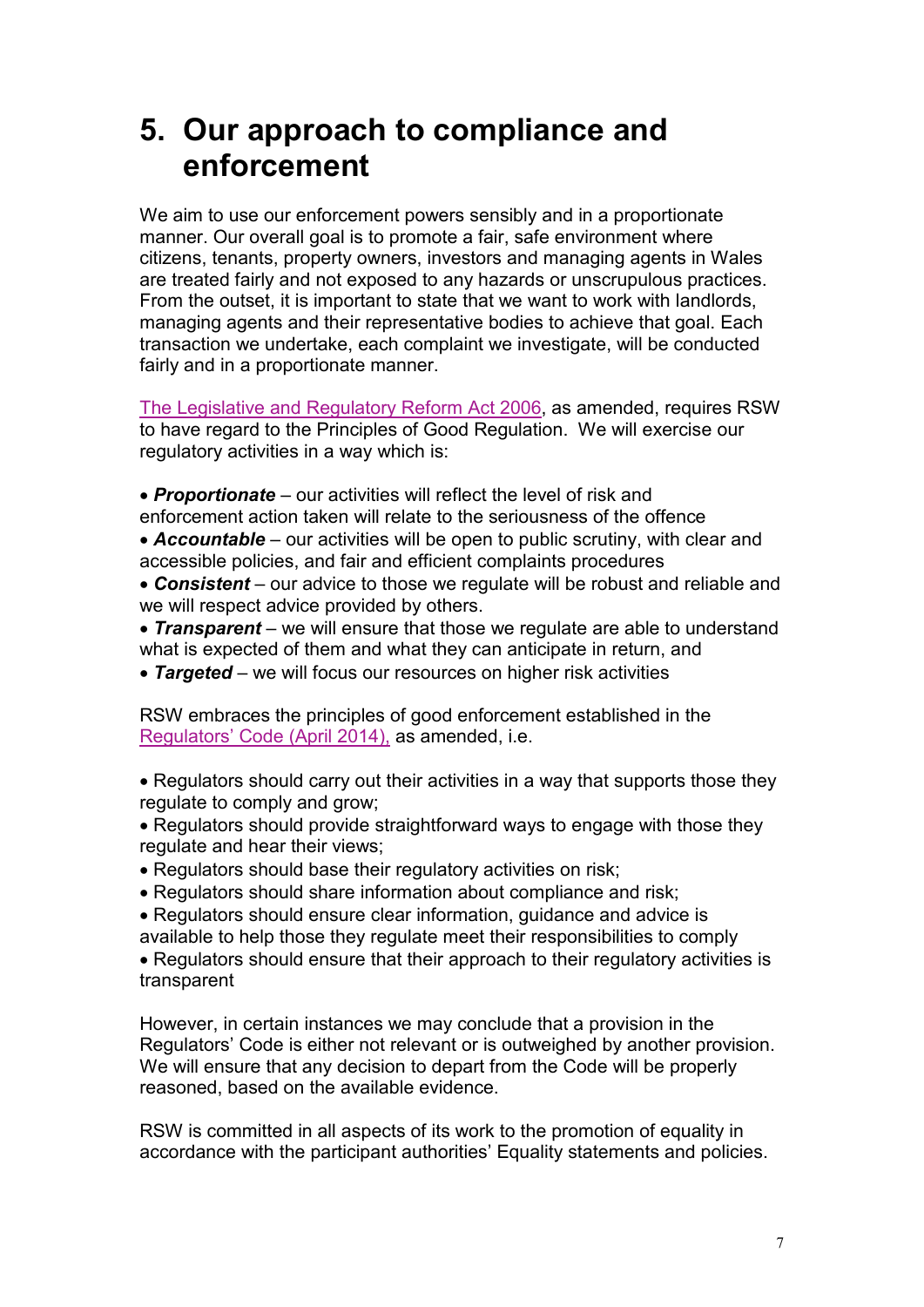The Service will seek to adopt best practice in pursuit of that commitment, including in relation to the provision of assistance, information and advice.

This policy will contribute to the fairness of decision making and will seek to ensure that decisions will not be influenced by the gender, disability, language, ethnicity, religion, political beliefs or sexual preference of the subject, victims or witnesses. During the monitoring and review of our practices under this policy we will make sure that our enforcement activity reflects this commitment.

In some areas of our work we have a shared enforcement role with other agencies. When we exchange information on enforcement activities with our partner agencies, we will do so in accordance with any established methods of information sharing and legal requirements, including the [Data Protection](https://www.legislation.gov.uk/ukpga/2018/12/contents/enacted)  [Act 2018,](https://www.legislation.gov.uk/ukpga/2018/12/contents/enacted) the [Crime and Disorder Act 1998](http://www.legislation.gov.uk/ukpga/1998/37/contents) and the Housing (Wales) Act 2014.

We will work with other service areas within Cardiff Council and Council's across Wales, and the appropriate external regulators to ensure that our 'own house is in order' to promote regulatory compliance.

## **6. Advising on the Rules**

Advice to business will be provided proactively and also in response to specific requests for guidance. Such advice will be given clearly and in plain language and will be confirmed in writing on request. Legal requirements will be clearly distinguished from best practice, codes of practice, guidance and other advice.

We will promote compliance with legal requirements, by raising awareness of relevant standards, through media releases and marketing, distributing leaflets, face-to-face contact and through stakeholder engagement and community partnerships.

RSW supports the Government's 'golden rules' for guidance on regulation set out in the Code of Practice on Guidance Regulation [http://www.fwr.org/WQreg/Appendices/CoP\\_on\\_Guidance\\_on\\_Regulation.pdf](http://www.fwr.org/WQreg/Appendices/CoP_on_Guidance_on_Regulation.pdf) (BIS, 2009), in that it should be:

- Based on a good understanding of users
- Designed with input from users and their representatives
- Organised around the user's way of working
- Easy for the intended users to understand
- Designed to provide users with confidence in how to comply with the law
- (i.e. no use of legal disclaimers of liability)
- Issued in good time
- Easy to access
- Reviewed and improved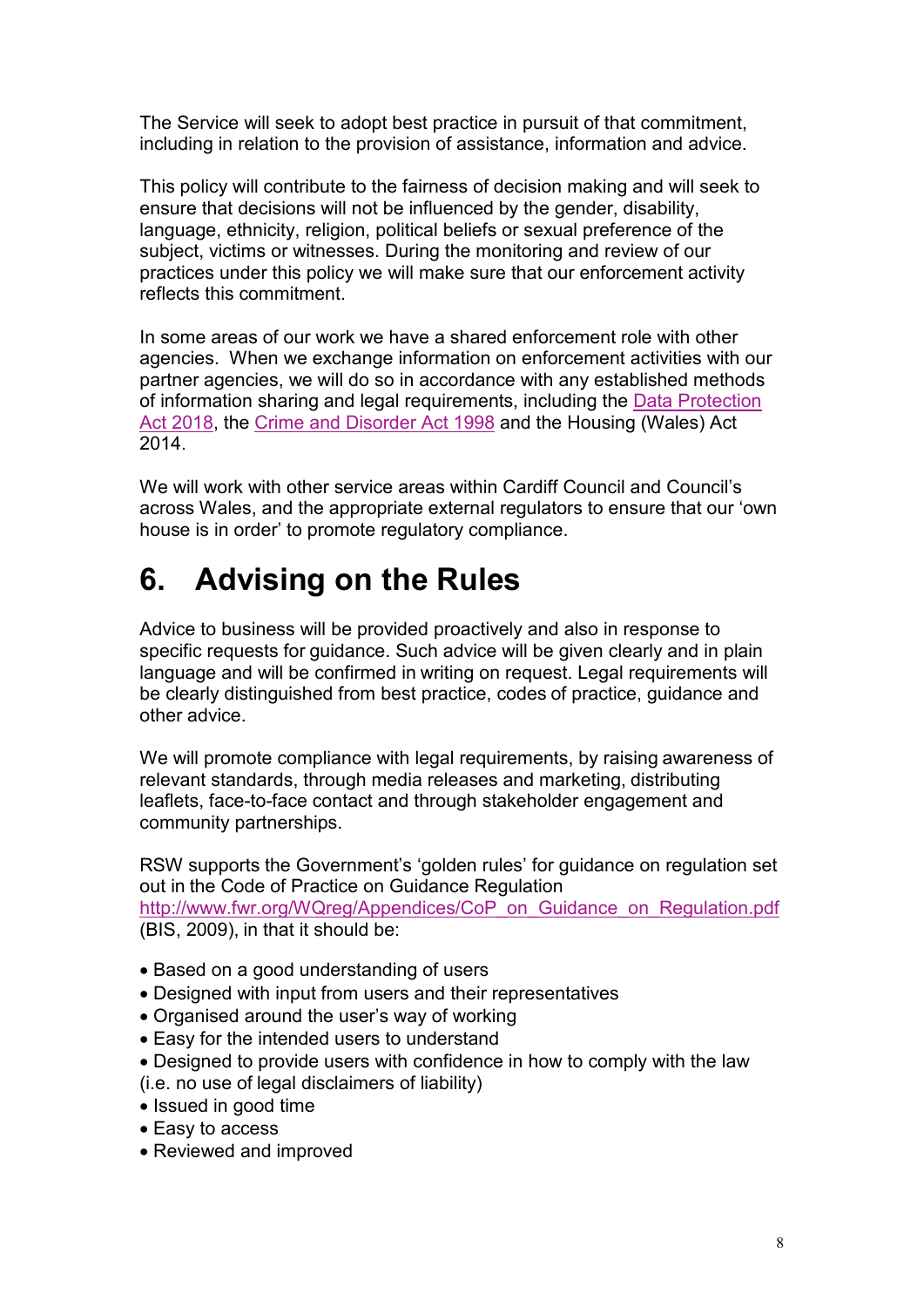Landlords and businesses approaching the Service for advice on any noncompliance can in the main do so without fear of automatically triggering an enforcement action. Nevertheless there will be some circumstances e.g. where there is a history of noncompliance, where after due consideration, enforcement action is unavoidable.

## **7. Ensuring Compliance**

RSW adopts an intelligence-led / risk based approach to ensure that its resources are most effectively targeted.

Complaints received about alleged non-compliance will be assessed on an individual, case by case basis and allocated to an appropriate officer / local authority for investigation / action as necessary.

## **8. Responding to Breaches of the Rules**

#### **Overview**

In responding to breaches of the law, a range of actions is available to RSW, and these are set out below. The appropriate action will be determined following careful consideration of the particular facts of each individual case, and taking into account the approach of the offender and any comments they wish to be taken into consideration.

RSW will normally take a stepped approach within the hierarchy of enforcement available.

There may be circumstances where it is suspected that an offender has committed offences across a number of local authority areas. In such circumstances we may enter into a legal agreement for one authority to take the lead role, as appropriate, making use of the provisions of [section 19 of the](http://www.legislation.gov.uk/ukpga/2000/22/contents)  [Local Government Act 2000,](http://www.legislation.gov.uk/ukpga/2000/22/contents) [section 222 of the Local](http://www.legislation.gov.uk/ukpga/1972/70/contents) Government Act 1972 or any other enabling provisions and/or the Single Licensing Authority will take the lead.

#### **Conduct of Investigations**

All investigations will be carried out with due regard to the following legislation and any associated guidance or codes of practice, in so far as they relate to the RSW:

- the [Criminal Procedure and Investigations Act 1996](https://www.gov.uk/government/publications/criminal-procedure-and-investigations-act-code-of-practice)
- the [Police and Criminal Evidence Act 1984](https://www.gov.uk/guidance/police-and-criminal-evidence-act-1984-pace-codes-of-practice)
- the [Regulation of Investigatory Powers Act 2000](https://www.gov.uk/government/collections/ripa-codes)
- the [Criminal Justice and Police Act 2001](http://www.legislation.gov.uk/ukpga/2001/16)
- the [Human Rights Act 1998](http://www.legislation.gov.uk/ukpga/1998/42/contents)
- the [Protection of Freedoms Act 2012](http://www.legislation.gov.uk/ukpga/2012/9/contents)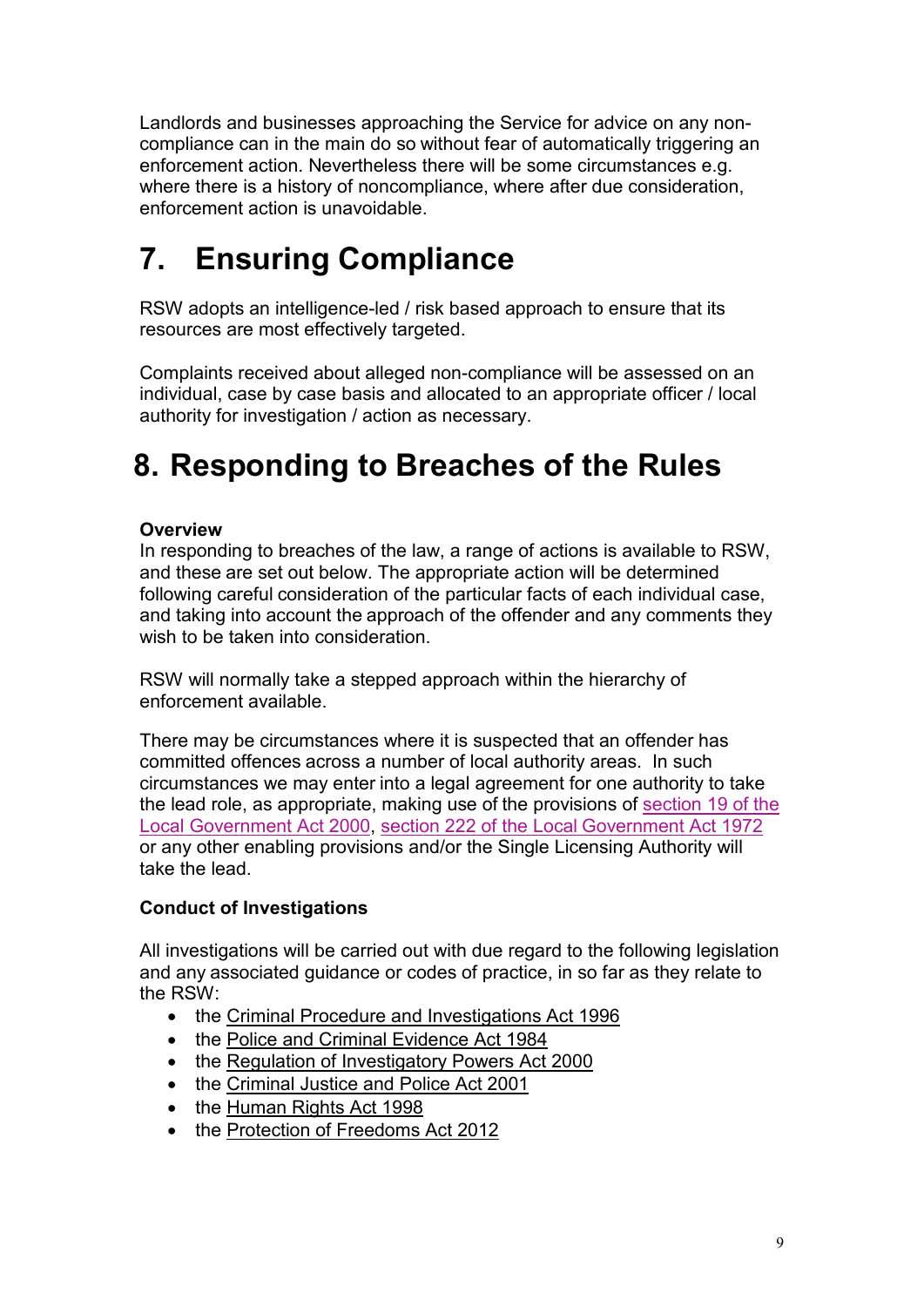• Cardiff Council's Operational Policy and Guidance on the Use of Directed Surveillance Under the Regulation of Investigatory Powers Act 2000

These Acts and associated guidance control how evidence is collected and used and give a range of protections to citizens and potential defendants.

Our procedures for interviewing alleged defendants follow the principles set out in the Police and Criminal Evidence Act 1984, and the relevant associated Codes of Practice.

Enforcement powers are provided by the legislation under which our officers are authorised, and staff will use these powers when necessary, but always in a proportionate manner. Officers will reasonably expect co-operation during the investigation of alleged contraventions.

All investigations will be completed in a timely fashion and having regard to any time limits for bringing formal action prescribed by the legislation.

#### **Communication**

Our staff will always work collaboratively with partners, where appropriate.

Those affected by enforcement action (including witnesses and defendants) will be kept informed of the progress of investigations. This will be done in a clear, appropriate and timely manner. As decisions are made regarding the direction in which an investigation will be concluded, the defendant(s) will receive written confirmation of the intended course of action. This will be provided as soon as practicable, together with information on rights to representation.

RSW will publish the results of its prosecution cases on its website. Such results may also be drawn to the attention of interested parties.

#### **Decisions on Enforcement Action**

The appropriate action will be determined following careful consideration of the circumstances of each individual case.

A range of enforcement outcomes is available to RSW, as detailed below. In general the more serious the matter the more likely it is that court proceedings will follow.

Our choices of enforcement actions aim to:

- Change the behaviour of the offender to secure compliance.
- Eliminate any financial gain or benefit from non-compliance.
- Be responsive and appropriate for the particular offender and regulatory issues which can include punishment and the public stigma that should be associated with a criminal conviction.
- Be proportionate to the nature of the offence and the harm caused.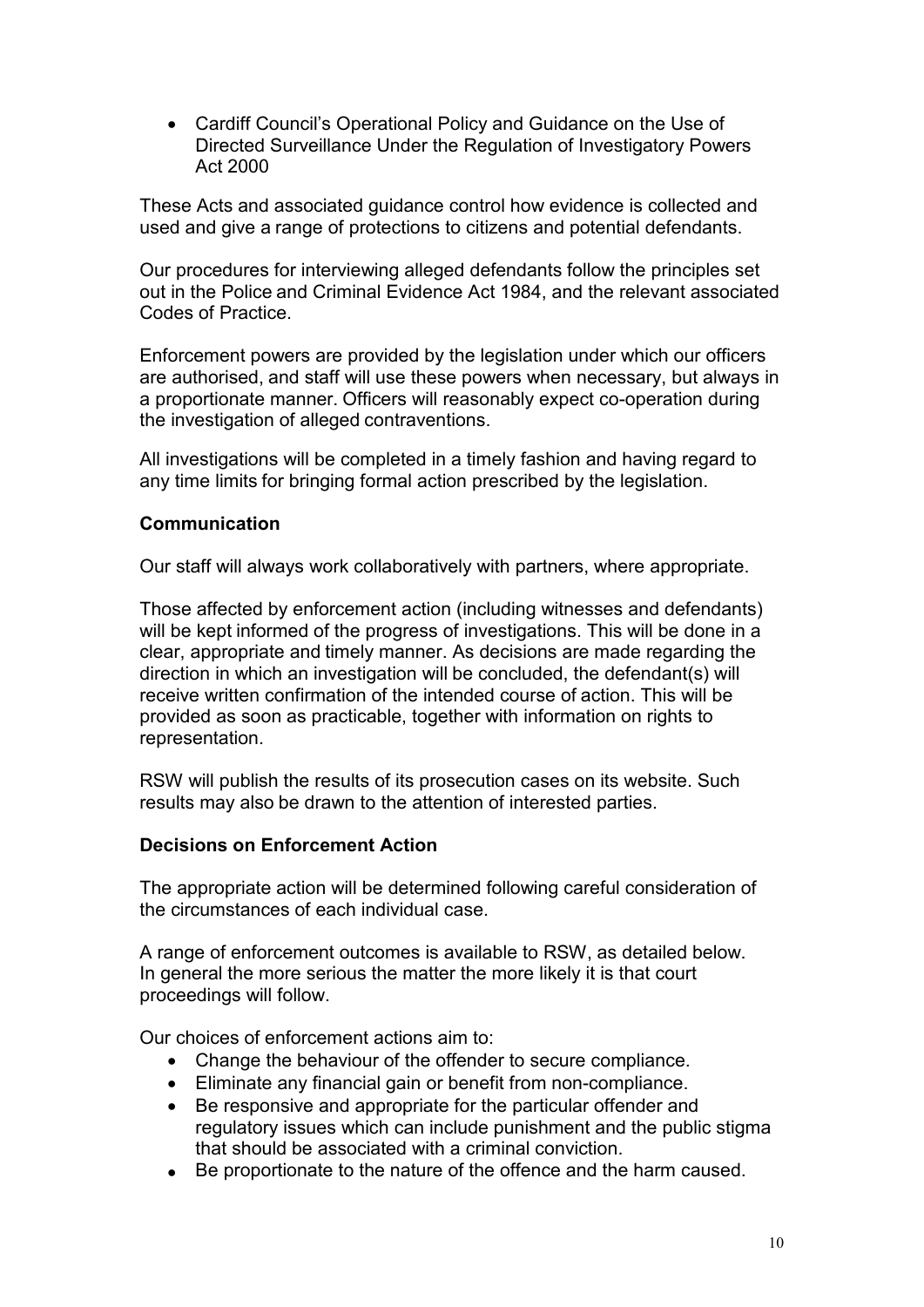- Restore the harm, or make safe any situation, caused by regulatory non-compliance where appropriate; and
- Deter future non-compliance.

The main types of legal sanctions available and the factors to be taken into account when deciding on the most appropriate course of action are outlined below. Any decision to take formal action will take account of the criteria contained in the [Code for Crown Prosecutors,](https://www.cps.gov.uk/publications/code_for_crown_prosecutors/) The Regulators Compliance Code and guidance issued by Welsh Government.

#### **Fixed Penalty Notices**

RSW has the power to issue fixed penalty notices in respect of certain breaches under the Act and the Renting Homes (Fees etc.) (Wales) Act 2019. These notices give the offender the opportunity to avoid prosecution by payment of the prescribed sum (£150, £250 and £1000) in recognition of the offence. The Fixed Penalty payable is specified in the legislation (Section 29 (4) of the Housing (Wales) Act 2014 and section 13 of the Renting Homes (Fees etc.) (Wales) Act 2019). The decision to offer an offender a Fixed Penalty Notice is at the discretion of the investigating officer. They will only be issued where the evidence would have been sufficient to support a prosecution.

Payment of a fixed penalty does not provide an individual immunity from prosecution in respect of similar or recurrent breaches. In some circumstances, in particular where breaches are serious or recurrent, it may be that prosecution is more appropriate than the issuing of a fixed penalty notice. A FPN will only be offered to discharge liability for an offence once. A recurrence of the offence will result in the case being considered for prosecution.

Upon expiry of an unpaid FPN, payment will not be accepted, except in exceptional circumstances. The case will be assessed for alternative enforcement action possibly leading to prosecution.

#### **Prosecution**

RSW may prosecute for legislative breaches, particularly in respect of those who flout the law or who act irresponsibly, or where there is a risk to health and safety. Where Fixed Penalty Notices have failed to secure compliance previously, then prosecution is likely.

As with the preceding enforcement options, a number of factors will be taken into consideration including:

- The seriousness of the offence
- The previous history of the offender
- Any statutory defence available
- Action taken to avoid recurrence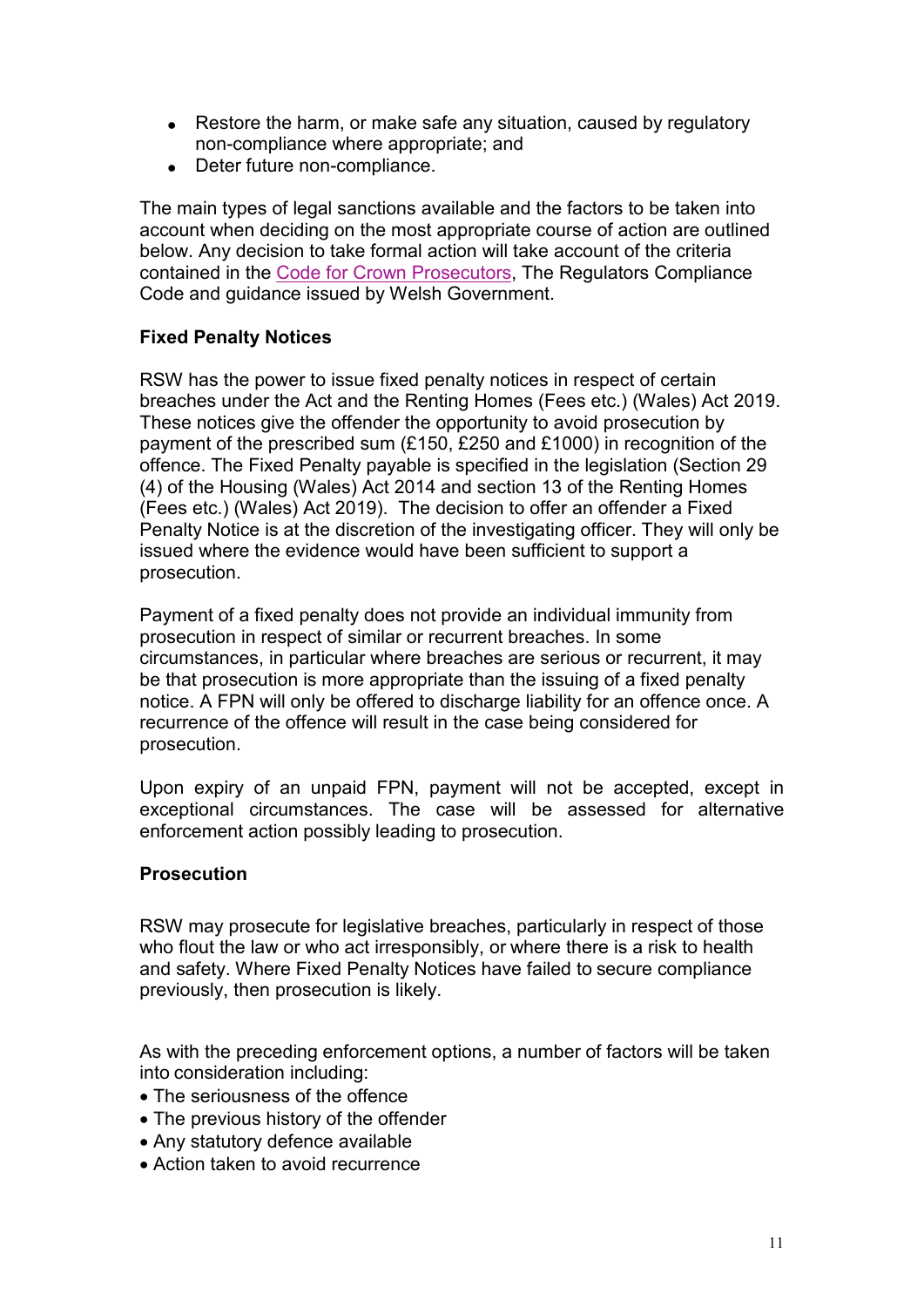• Any explanation offered, and if the law allows the circumstances and attitude of the offender

- What course of action will best serve the public interest
- Whether there is a realistic prospect of conviction

The decision as to whether prosecution is the most appropriate course of action in a particular case will be made

- In accordance with this Policy;
- In accordance with the Code for Crown Prosecutors; and

• In accordance with statutory requirements, taking into consideration all relevant codes of practice, and without any unnecessary delay.

In following the Code for Crown Prosecutors, a prosecution will only be commenced where RSW / Council is satisfied that there is *sufficient evidence* to provide a realistic prospect of conviction against the defendant(s). In addition RSW / Council must be satisfied that having considered all the relevant facts and circumstances of the case, and having regard to the criteria established by the Code for Crown Prosecutors, a prosecution would be *in the public interest* for each case and its merits.

In limited circumstances 'alternative disposals' may be agreed after commencement of proceedings, subject to legal advice.

A successful prosecution will result in a criminal record. There is a range of punishments available to the court depending on the charge, and the particular circumstances of a case and the offender.

Prosecution cases will be issued in Cardiff if instigated by the single licensing authority (SLA). Defendants may apply to the courts with jurisdiction, for the case to be listed for hearing at an alternative court. Where local authorities instigate proceedings the cases will be issued in their local courts. At this point a compensation order for the tenants affected may be applied for.

The court may be asked to compensate the tenants for the period that a breach was in force. As part of the investigation, the prosecuting authority may where appropriate investigate the financial means of the Defendant to ensure that the Court has all factual information available to them to decide on fines and possible compensation.

Section 35 of The Housing (Wales) Act 2014 provides the ability to prosecute the directors of a limited liability company as well as the body corporate. As a general rule we will use this provision where the director has consented or connived in the offence, or can be shown to have been negligent, or where a series of companies are used to limit liability for breaches and / or responsibility etc. A similar approach will be taken when considering offences undertaken by partnerships and charities / trusts.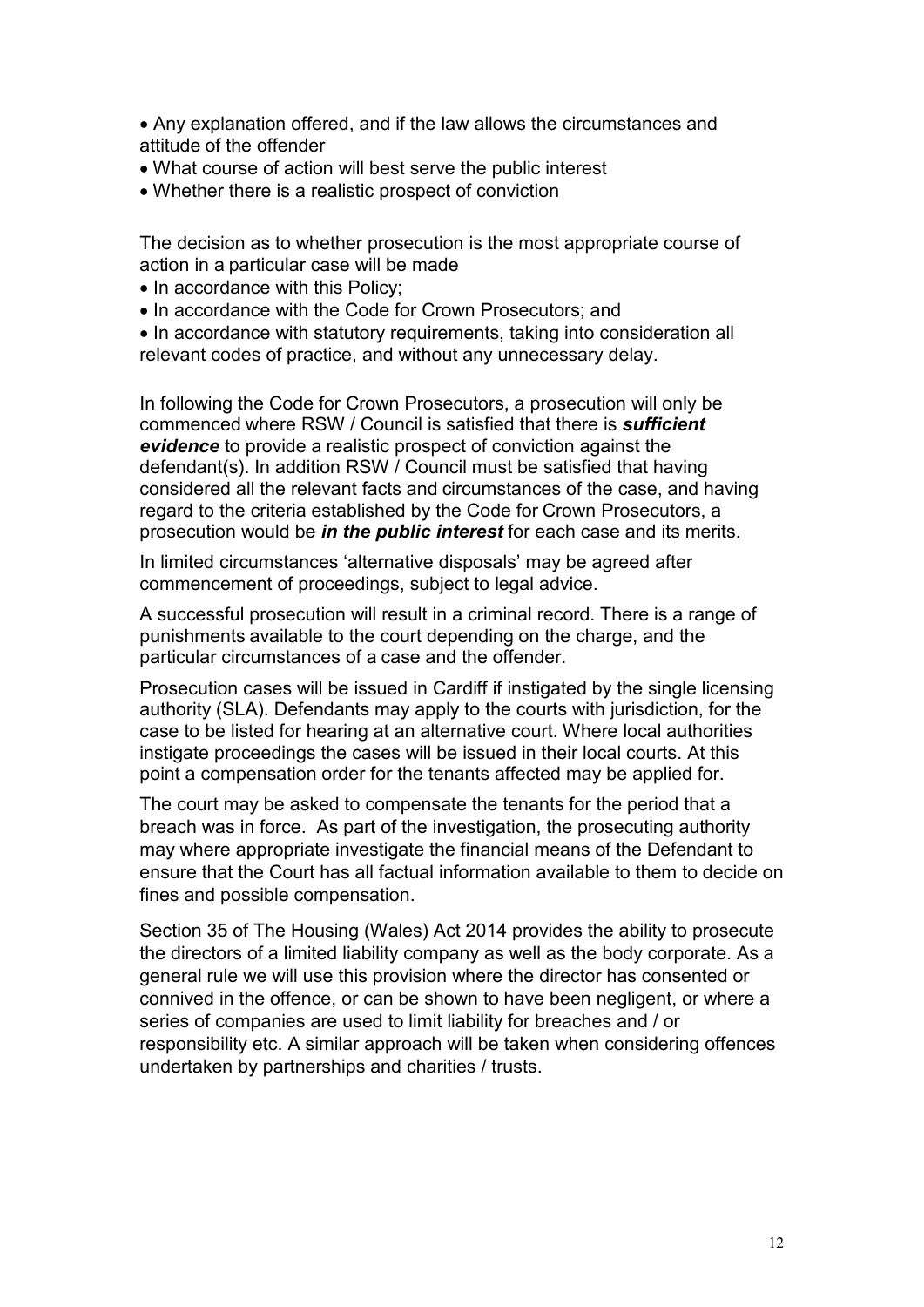#### **Additional Considerations**

During the decision process on the appropriate enforcement action, consideration will be given to whether a Rent Stopping Order or Rent Repayment Order should also be pursued. Additional factors considered for these purposes will include:

• Type and number of complaints about property portfolio

• Evidence of non-compliance with the [Code of Practice](https://www.rentsmart.gov.wales/en/resource-library/) for Licensed [landlords](https://www.rentsmart.gov.wales/en/resource-library/) and Agents

- Impact of non-compliance on tenants
- Period of non-compliance

RSW will normally pursue Rent Repayment Orders in cases where Housing Benefit or Universal Credit have been paid. Where Housing Benefit or Universal Credit have not been paid, tenants will be provided with information about how to make the application themselves.

RSW will pursue applications for Rent Stopping Orders in all appropriate cases and in discussion with the tenants.

Landlords will be informed at appropriate intervals that we have powers to instigate Rent Stopping Order and Rent Repayment Order proceedings. Appendix 2 provides additional information on these sanctions.

### **9. Working with Stakeholders**

RSW has established a Stakeholder Consultation structure. We will endeavour to undertake consultation with stakeholders through this and other fora and welcome suggestions to improve the way we manage our service.

### **10. Comments and complaints**

We strive to provide a high standard of service. However, for anyone wishing to make a complaint about the service they have received from us, there is a formal complaints procedure, to ensure that concerns are dealt with quickly and consistently. Complaints can be made in person, in writing, by email or by using the online enquiry form. You will find more information about our Complaints Policy at: <https://www.rentsmart.gov.wales/en/resource-library/>

Any comments or complaints about the application of this policy should be addressed to Rent Smart Wales at the address given in the introduction to this policy.

On occasion, one of our 22 local authority partners may be more appropriate to investigate, under their own Complaint Policy. If this is the case we will advise the customer and refer the matter to the local authority in question to provide an appropriate response.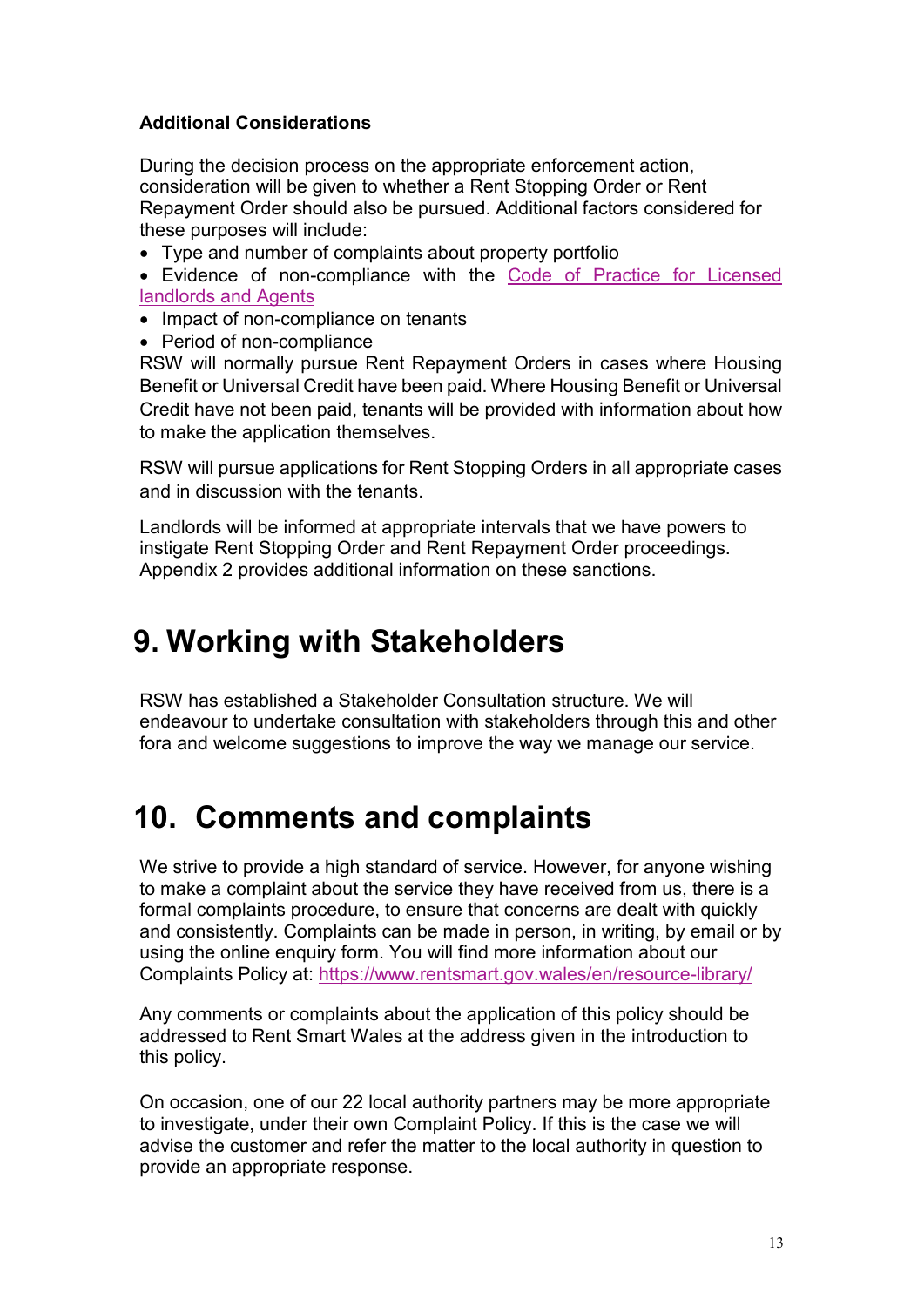Sometimes your concern or complaint will not be dealt with via the Complaints Policy, examples include:

- an appeal against a 'properly made' decision made by the Council
- a means to seek change to legislation or 'properly made' policy decision
- decisions in respect of which there is a separate right of appeal or review,

e.g. via a Residential Property Tribunal

### **11. Review and Monitoring**

This Policy is reviewed periodically. This includes consultation with Directors of Public Protection across Wales

Details of formal action are reported to appropriate bodies.

#### **APPENDIX 1: TABLE OF OFFENCES Housing (Wales) Act 2014**

Offences and Enforcement:

Please read in consultation with Part 1 of the Housing (Wales) Act 2014 Key: Information in green is relevant to Licensing Authority. Information in blue is relevant to Local Housing Authority

| Offence:                                         | <b>Enforcement</b>             |
|--------------------------------------------------|--------------------------------|
|                                                  | <b>Prosecutions:</b>           |
| <b>Section 4(2)</b>                              | By Licensing Authority -       |
|                                                  | s. 28(1)                       |
| 4 Requirement for a landlord to be registered    | <b>General or specific</b>     |
| (1) The landlord of a dwelling subject to, or    | consent of LiA, LHAs           |
| marketed or offered for let under, a domestic    | where dwelling in their        |
| tenancy must be registered under this Part in    | $area - s.28(2)$               |
| respect of the dwelling (see sections 14 to 17), | <b>Fixed Penalty Notices:</b>  |
| unless an exception in section 5 applies.        | Can be issued by               |
| (2) A landlord who contravenes subsection        | <b>Licensing Authority for</b> |
| (1) commits an offence and is liable on          | where dwelling to which        |
| summary conviction to a fine not exceeding       | offence relates covers -       |
| level 3 on the standard scale.                   | 29(10a)                        |
|                                                  | By consent from LiA,           |
|                                                  | LHA where dwelling in          |
|                                                  | their area $-29(11)$           |
|                                                  | <b>Prosecutions:</b>           |
| Section 6(4)                                     | By Licensing Authority -       |
|                                                  | s. 28(1)                       |
| 6 Requirement for landlords to be licensed       | <b>General or specific</b>     |
| to carry out lettings activities                 | consent of LiA, LHAs           |
| (1) The landlord of a dwelling marketed or       | where dwelling in their        |
| offered for let under a domestic tenancy must    | $area - s.28(2)$               |
| not do any of the things described in subsection | <b>Fixed Penalty Notices:</b>  |
| (2) in respect of the dwelling unless—           |                                |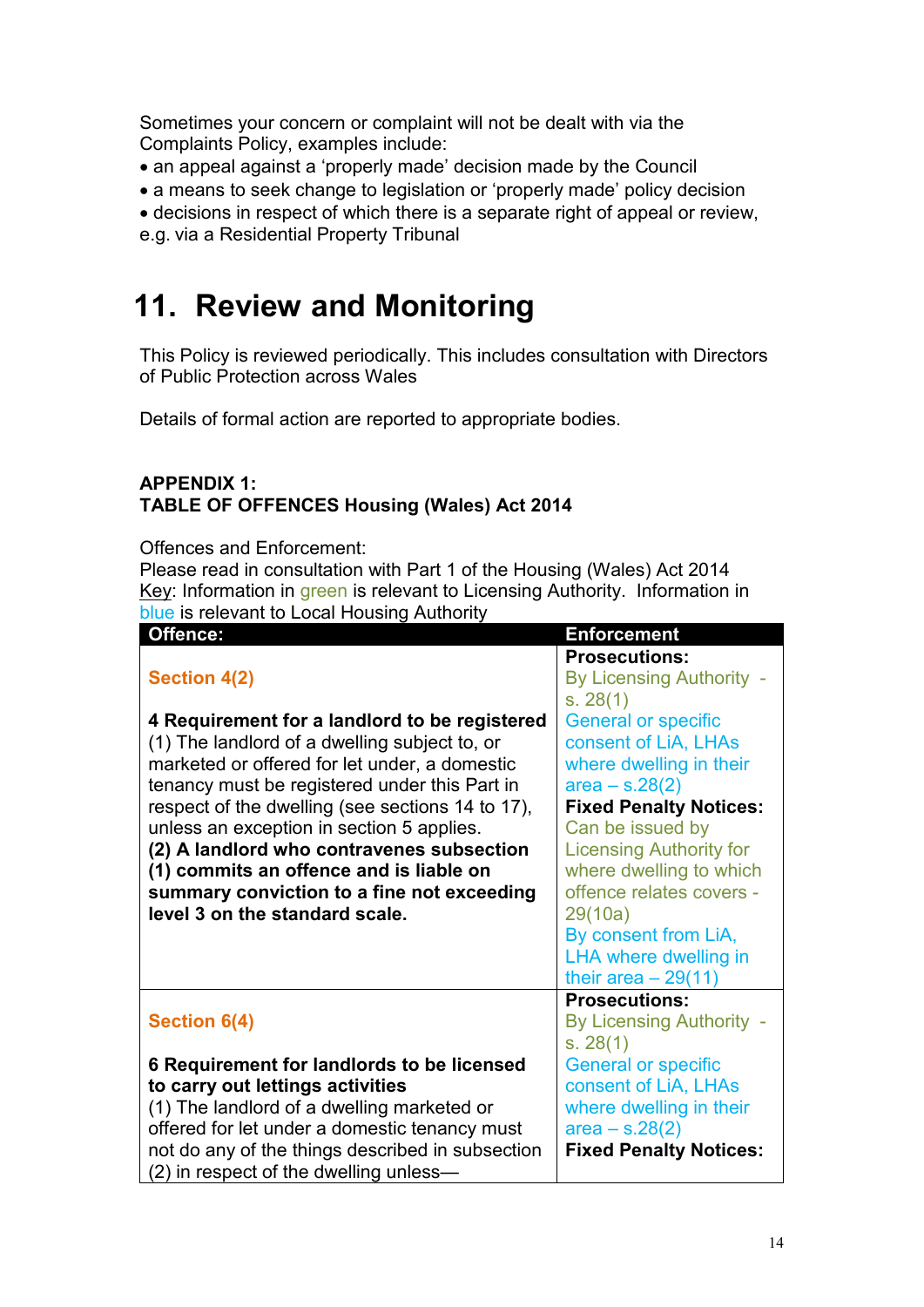| (a) the landlord is licensed to do so under this    | Can be issued by                     |
|-----------------------------------------------------|--------------------------------------|
| Part for the area in which the dwelling is located, | <b>Licensing Authority for</b>       |
|                                                     |                                      |
| (b) the thing done is arranging for an authorised   | where dwelling to which              |
| agent to do something on the landlord's behalf,     | offence relates covers -             |
| or                                                  | 29(10a)                              |
| (c) An exception in section 8 applies.              | By consent from LiA,                 |
| (4) A landlord who contravenes subsection           | <b>LHA where dwelling in</b>         |
| (1) commits an offence and is liable on             | their area $-29(11)$                 |
| summary conviction to a fine.                       |                                      |
|                                                     | <b>Prosecutions:</b>                 |
| <b>Section 7(5)</b>                                 | By Licensing Authority -             |
|                                                     |                                      |
|                                                     | s. 28(1)                             |
| 7 Requirement for landlords to be licensed          | <b>General or specific</b>           |
| to carry out property management activities         | consent of LiA, LHAs                 |
| (1) The landlord of a dwelling subject to a         | where dwelling in their              |
| domestic tenancy must not do any of the things      | $area - s.28(2)$                     |
| described in subsection (2) in respect of the       | <b>Fixed Penalty Notices:</b>        |
| dwelling unless-                                    | Can be issued by                     |
| (a) the landlord is licensed to do so under this    | <b>Licensing Authority for</b>       |
| Part for the area in which the dwelling is located, | where dwelling to which              |
|                                                     | offence relates covers -             |
| (b) the thing done is arranging for an authorised   |                                      |
| agent to do something on the landlord's behalf,     | 29(10a)                              |
| or                                                  | By consent from LiA,                 |
| (c) An exception in section 8 applies.              | <b>LHA where dwelling in</b>         |
| (5) A landlord who contravenes subsection           | their area $-29(11)$                 |
| (1) or (3) commits an offence and is liable on      | <b>Rent Stopping Order-</b>          |
| summary conviction to a fine.                       | <b>Application to RPT can</b>        |
|                                                     | be made by:                          |
|                                                     | 30(1a) - Licensing                   |
|                                                     | Authority for area where             |
|                                                     |                                      |
|                                                     | dwelling located                     |
|                                                     | 30 (1b) LHA for area                 |
|                                                     | where dwelling located               |
|                                                     | [but only on either                  |
|                                                     | general or specific                  |
|                                                     | consent from LiA 30(2)]              |
|                                                     | <b>Rent Repayment Order</b>          |
|                                                     | - Application to RPT                 |
|                                                     | can be made by:                      |
|                                                     | 32(1a) - Licensing                   |
|                                                     | Authority for area where             |
|                                                     |                                      |
|                                                     | dwelling located                     |
|                                                     | 32 (1b) LHA for area                 |
|                                                     | where dwelling located               |
|                                                     | [but only on either                  |
|                                                     | general or specific                  |
|                                                     | consent from LiA 32(2)]              |
|                                                     |                                      |
|                                                     | <b>Prosecutions:</b>                 |
|                                                     |                                      |
| <b>Section 9(2)</b>                                 | By Licensing Authority -<br>s. 28(1) |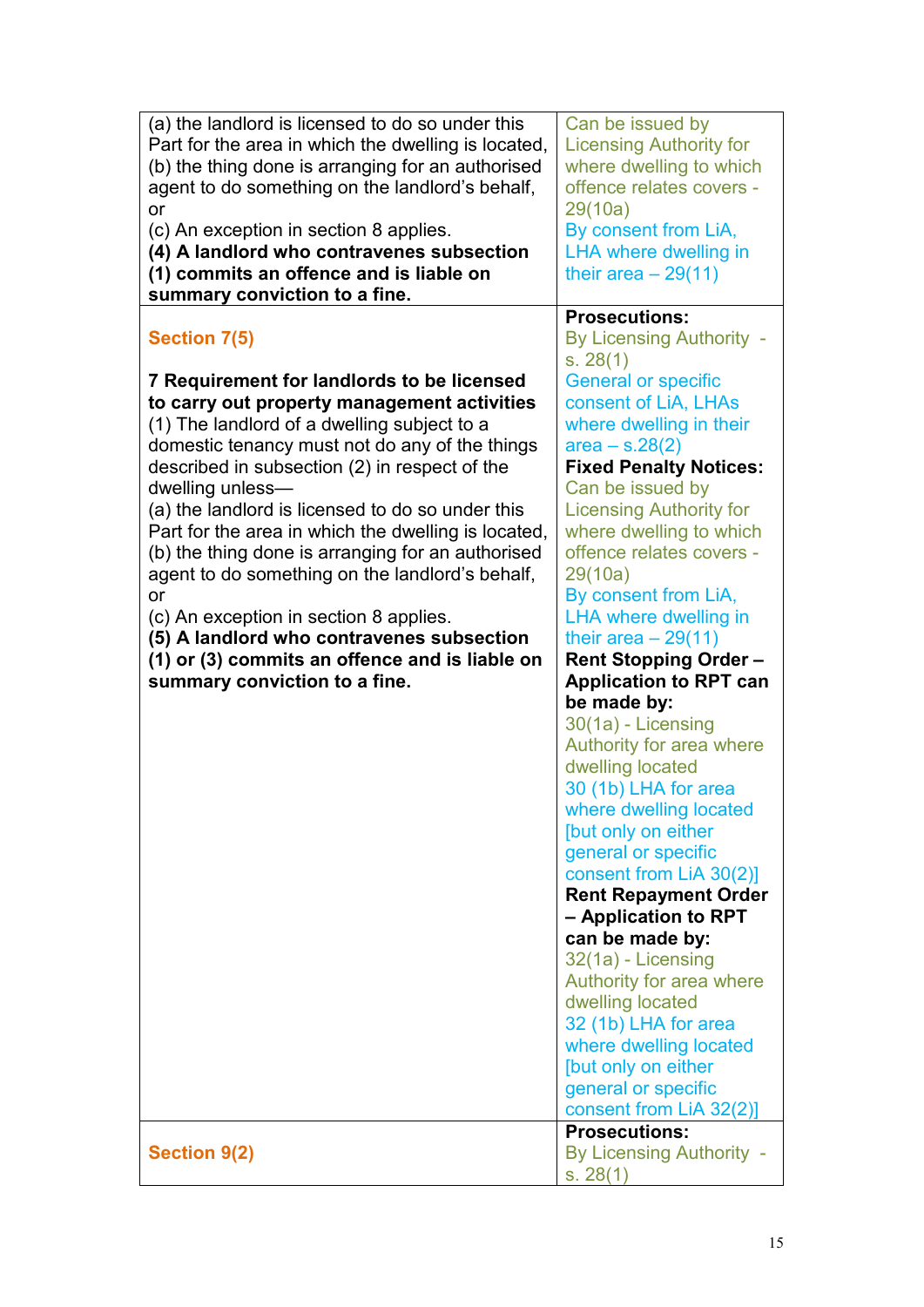| 9 Requirement for agents to be licensed to<br>carry out lettings work<br>(1) A person acting on behalf of the landlord of a<br>dwelling marketed or offered for let under a<br>domestic tenancy must not carry out lettings<br>work in respect of the dwelling unless the<br>person is licensed to do so under this Part for<br>the area in which the dwelling is located.<br>(2) A person who contravenes this section<br>commits an offence and is liable on<br>summary conviction to a fine.                                                                                                                                                                                                                                                                                                                                                                                                                                                                                                                                                                                                                                                                                                                                                                                                      | <b>General or specific</b><br>consent of LiA, LHAs<br>where dwelling in their<br>$area - s.28(2)$<br><b>Fixed Penalty Notices:</b><br>Can be issued by<br><b>Licensing Authority for</b><br>where dwelling to which<br>offence relates covers -<br>29(10a)<br>By consent from LiA,<br><b>LHA where dwelling in</b><br>their area $-29(11)$                         |
|------------------------------------------------------------------------------------------------------------------------------------------------------------------------------------------------------------------------------------------------------------------------------------------------------------------------------------------------------------------------------------------------------------------------------------------------------------------------------------------------------------------------------------------------------------------------------------------------------------------------------------------------------------------------------------------------------------------------------------------------------------------------------------------------------------------------------------------------------------------------------------------------------------------------------------------------------------------------------------------------------------------------------------------------------------------------------------------------------------------------------------------------------------------------------------------------------------------------------------------------------------------------------------------------------|--------------------------------------------------------------------------------------------------------------------------------------------------------------------------------------------------------------------------------------------------------------------------------------------------------------------------------------------------------------------|
| Section 11(3)                                                                                                                                                                                                                                                                                                                                                                                                                                                                                                                                                                                                                                                                                                                                                                                                                                                                                                                                                                                                                                                                                                                                                                                                                                                                                        | <b>Prosecutions:</b><br><b>By Licensing Authority -</b><br>s. 28(1)                                                                                                                                                                                                                                                                                                |
| 11 Requirement for agents to be licensed to<br>carry out property management work<br>(1) A person acting on behalf of the landlord of a<br>dwelling subject to a domestic tenancy must not<br>carry out property management work in respect<br>of the dwelling unless the person is licensed to<br>do so under this Part for the area in which the<br>dwelling is located.<br>(2) Where a dwelling was subject to a domestic<br>tenancy, but is no longer subject to that<br>domestic tenancy, a person acting on behalf of<br>the landlord of the dwelling must not check the<br>contents or condition of the dwelling, or arrange<br>for them to be checked, for any purpose<br>connected with that tenancy unless-<br>(a) the person is licensed to do so under this<br>Part for the area in which the dwelling is located,<br>(b) the person does no other thing in respect of<br>the dwelling falling within-<br>$(i)$ section 10(1), except preparing, or arranging<br>the preparation of, any<br>inventory or schedule of condition, or (ii) section<br>$12(1)$ , or<br>(c) The activity would not, by virtue of section<br>12(3), be property management work.<br>(3) A person who contravenes subsection (1)<br>or (2) commits an offence and is liable on<br>summary conviction to a fine. | <b>General or specific</b><br>consent of LiA, LHAs<br>where dwelling in their<br>$area - s.28(2)$<br><b>Fixed Penalty Notices:</b><br>Can be issued by<br><b>Licensing Authority for</b><br>where dwelling to which<br>offence relates covers -<br>29(10a)<br>By consent from LiA,<br><b>LHA where dwelling in</b><br>their area $-29(11)$<br><b>Prosecutions:</b> |
| Section 13(3)                                                                                                                                                                                                                                                                                                                                                                                                                                                                                                                                                                                                                                                                                                                                                                                                                                                                                                                                                                                                                                                                                                                                                                                                                                                                                        | By Licensing Authority -<br>s. 28(1)                                                                                                                                                                                                                                                                                                                               |
| 13 Offence of appointing an unlicensed<br>agent                                                                                                                                                                                                                                                                                                                                                                                                                                                                                                                                                                                                                                                                                                                                                                                                                                                                                                                                                                                                                                                                                                                                                                                                                                                      | <b>General or specific</b><br>consent of LiA, LHAs                                                                                                                                                                                                                                                                                                                 |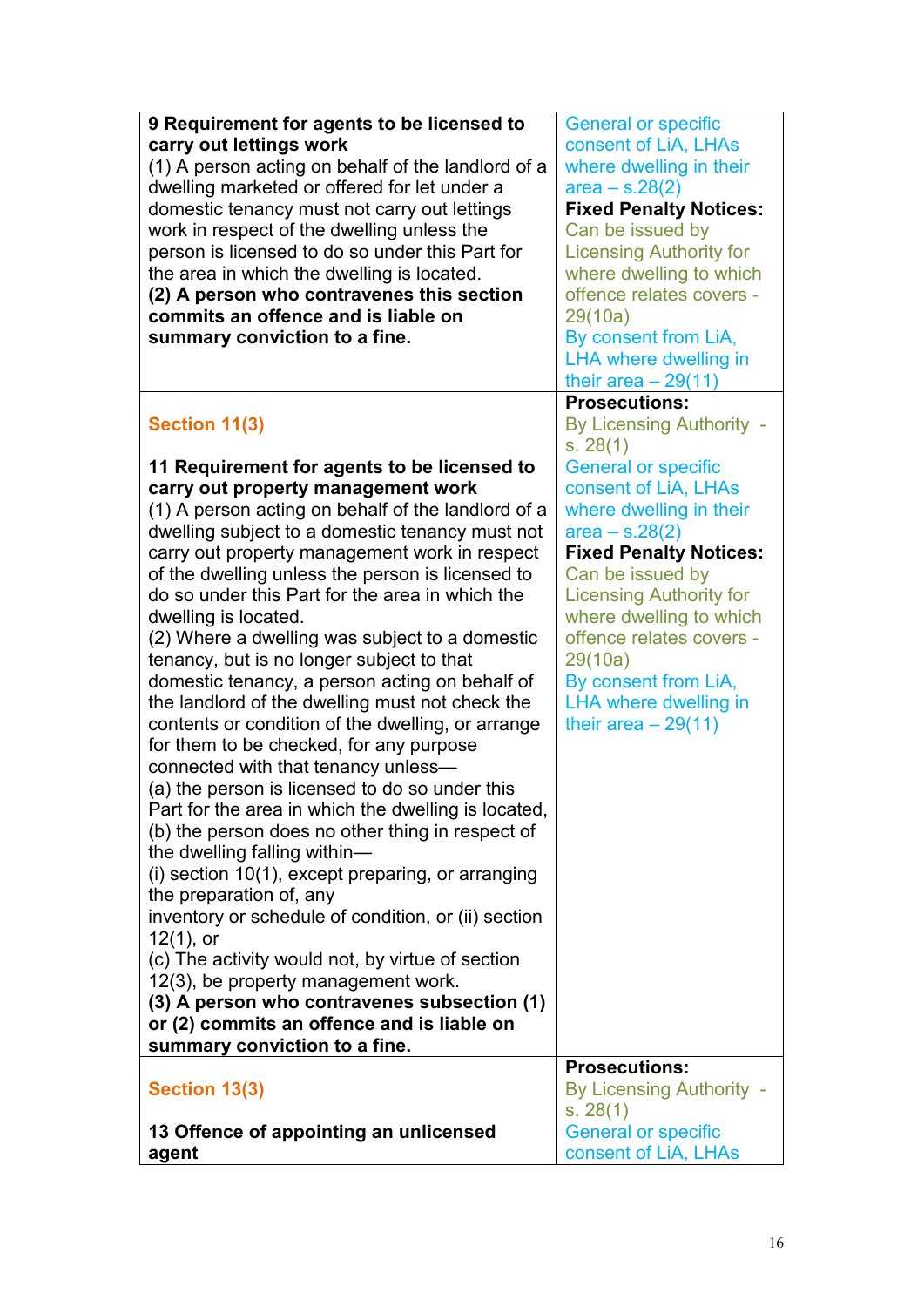| (1) The landlord of a dwelling marketed or<br>offered for let under a domestic tenancy must<br>not appoint or continue to allow a person to<br>undertake lettings work on behalf of the landlord<br>in relation to that dwelling, if-<br>(a) the person does not hold a licence to do so<br>under this Part for the area in which the dwelling<br>is located, and<br>(b) The landlord knows or should know that the<br>person does not hold such a licence.<br>(2) The landlord of a dwelling subject to a<br>domestic tenancy must not appoint or continue<br>to allow a person to undertake property<br>management work on behalf of the landlord in<br>relation to that dwelling, if-<br>(a) the person does not hold a licence to do so<br>under this Part for the area in which the dwelling<br>is located, and<br>(b) The landlord knows or should know that the<br>person does not hold such a licence.<br>(3) A landlord who contravenes subsection<br>(1) or (2) commits an offence and is liable on<br>summary conviction to a fine not exceeding<br>level 4 on the standard scale. | where dwelling in their<br>$area - s.28(2)$<br><b>NO FPN</b><br><b>Rent Stopping Order -</b><br><b>Application to RPT can</b><br>be made by:<br>30(1a) - Licensing<br>Authority for area where<br>dwelling located<br>30 (1b) LHA for area<br>where dwelling located<br>[but only on either<br>general or specific<br>consent from LiA 30(2)]<br><b>Rent Repayment Order</b><br>- Application to RPT<br>can be made by:<br>32(1a) - Licensing<br>Authority for area where<br>dwelling located<br>32 (1b) LHA for area<br>where dwelling located<br>[but only on either<br>general or specific<br>consent from LiA 32(2)] |
|-----------------------------------------------------------------------------------------------------------------------------------------------------------------------------------------------------------------------------------------------------------------------------------------------------------------------------------------------------------------------------------------------------------------------------------------------------------------------------------------------------------------------------------------------------------------------------------------------------------------------------------------------------------------------------------------------------------------------------------------------------------------------------------------------------------------------------------------------------------------------------------------------------------------------------------------------------------------------------------------------------------------------------------------------------------------------------------------------|--------------------------------------------------------------------------------------------------------------------------------------------------------------------------------------------------------------------------------------------------------------------------------------------------------------------------------------------------------------------------------------------------------------------------------------------------------------------------------------------------------------------------------------------------------------------------------------------------------------------------|
| Section 16(3)<br>16 Duty to update information<br>(1) A landlord who is registered under section<br>15 in relation to a rental property must notify the<br>licensing authority in writing of the following<br>changes—<br>(a) any change in the name under which the<br>landlord is registered;<br>(b) the appointment of a person to carry out<br>lettings work or property management work on<br>behalf of the landlord in respect of the rental<br>property;<br>(c) that a person who the landlord has<br>previously appointed to carry out lettings work or<br>property management work on behalf of the<br>landlord in respect of the rental property has<br>ceased to do so;                                                                                                                                                                                                                                                                                                                                                                                                            | <b>Prosecutions:</b><br><b>By Licensing Authority</b><br>only - s. $28(1)$<br><b>Fixed Penalty Notices:</b><br>Can be issued by<br><b>Licensing Authority to</b><br>which the information to<br>which the offence related<br>was provided to -<br>29(10b)                                                                                                                                                                                                                                                                                                                                                                |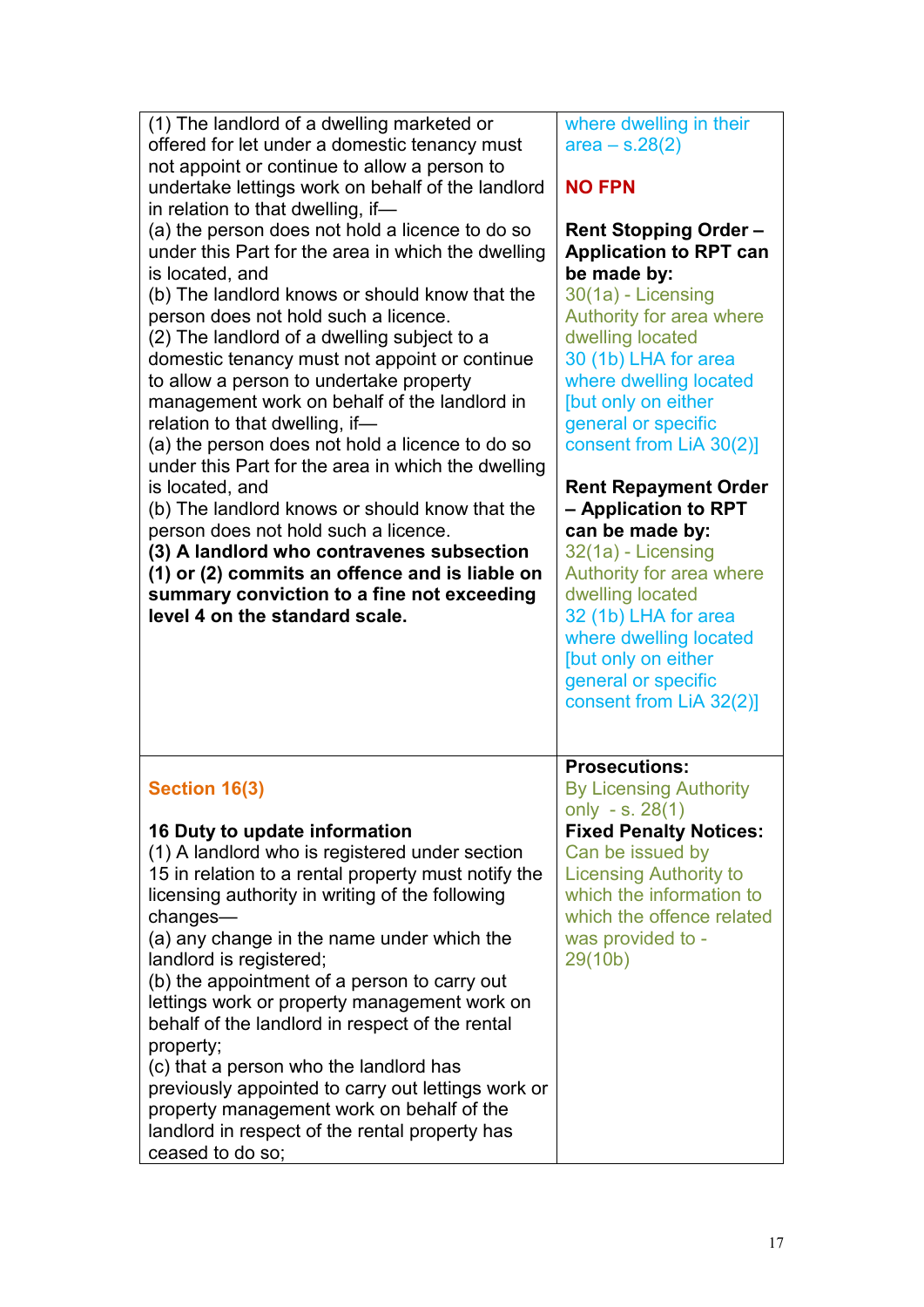| (d) any assignment of the landlord's interest in<br>the rental property;<br>(e) Any prescribed changes.<br>(2) A landlord must comply with the duty in                                                                                                                                                                                                                                                                                                                                     |                                                                                                                                                                             |
|--------------------------------------------------------------------------------------------------------------------------------------------------------------------------------------------------------------------------------------------------------------------------------------------------------------------------------------------------------------------------------------------------------------------------------------------------------------------------------------------|-----------------------------------------------------------------------------------------------------------------------------------------------------------------------------|
| subsection (1) within 28 days beginning with the<br>first day on which the landlord knew, or should<br>have known, of the change.<br>(3) A person who contravenes subsection (1)                                                                                                                                                                                                                                                                                                           |                                                                                                                                                                             |
| commits an offence and is liable on<br>summary conviction to a fine not exceeding<br>level 1 on the standard scale.                                                                                                                                                                                                                                                                                                                                                                        |                                                                                                                                                                             |
| Section 23(3)                                                                                                                                                                                                                                                                                                                                                                                                                                                                              | <b>Prosecutions:</b><br><b>By Licensing Authority</b><br>only - s. $28(1)$                                                                                                  |
| 23 Duty to update information<br>(1) A licence holder must notify the licensing<br>authority in writing of the following changes—<br>(a) any change in the name under which the<br>licence holder is licensed;<br>(b) Any prescribed changes.<br>(2) A licence holder must comply with the duty in<br>subsection (1) within 28 days beginning with the<br>first day on which the licence holder knew, or<br>should have known, of the change.<br>(3) A person who contravenes this section | <b>Fixed Penalty Notices:</b><br>Can be issued by<br><b>Licensing Authority to</b><br>which the information to<br>which the offence related<br>was provided to -<br>29(10b) |
| commits an offence and is liable on<br>summary conviction to a fine not exceeding                                                                                                                                                                                                                                                                                                                                                                                                          |                                                                                                                                                                             |
| level 4 on the standard scale.                                                                                                                                                                                                                                                                                                                                                                                                                                                             |                                                                                                                                                                             |
| <b>Section 38(1)(4)</b>                                                                                                                                                                                                                                                                                                                                                                                                                                                                    | <b>Prosecutions:</b><br><b>By Licensing Authority</b><br>only - s. $28(1)$                                                                                                  |
| 38 Enforcement of powers to obtain<br>information                                                                                                                                                                                                                                                                                                                                                                                                                                          | <b>Fixed Penalty Notices -</b><br>38(1) Only:                                                                                                                               |
| (1) A person who fails to do anything<br>required of that person by a notice under                                                                                                                                                                                                                                                                                                                                                                                                         | Can be issued by<br><b>Licensing Authority</b>                                                                                                                              |
| section 37 commits an offence.                                                                                                                                                                                                                                                                                                                                                                                                                                                             | which authorised the                                                                                                                                                        |
| A person who commits an offence under<br>subsection (1) is liable on summary conviction<br>to a fine not exceeding level 4 on the standard<br>scale.                                                                                                                                                                                                                                                                                                                                       | person who gave the<br>notice - 29(10c)                                                                                                                                     |
| (4) A person who intentionally alters,<br>suppresses or destroys any document which<br>the person has been required to produce by<br>a notice under section 37 commits an<br>offence.                                                                                                                                                                                                                                                                                                      |                                                                                                                                                                             |
| A person who commits an offence under<br>subsection (4) is liable on summary conviction<br>to a fine.                                                                                                                                                                                                                                                                                                                                                                                      | <b>Prosecutions:</b>                                                                                                                                                        |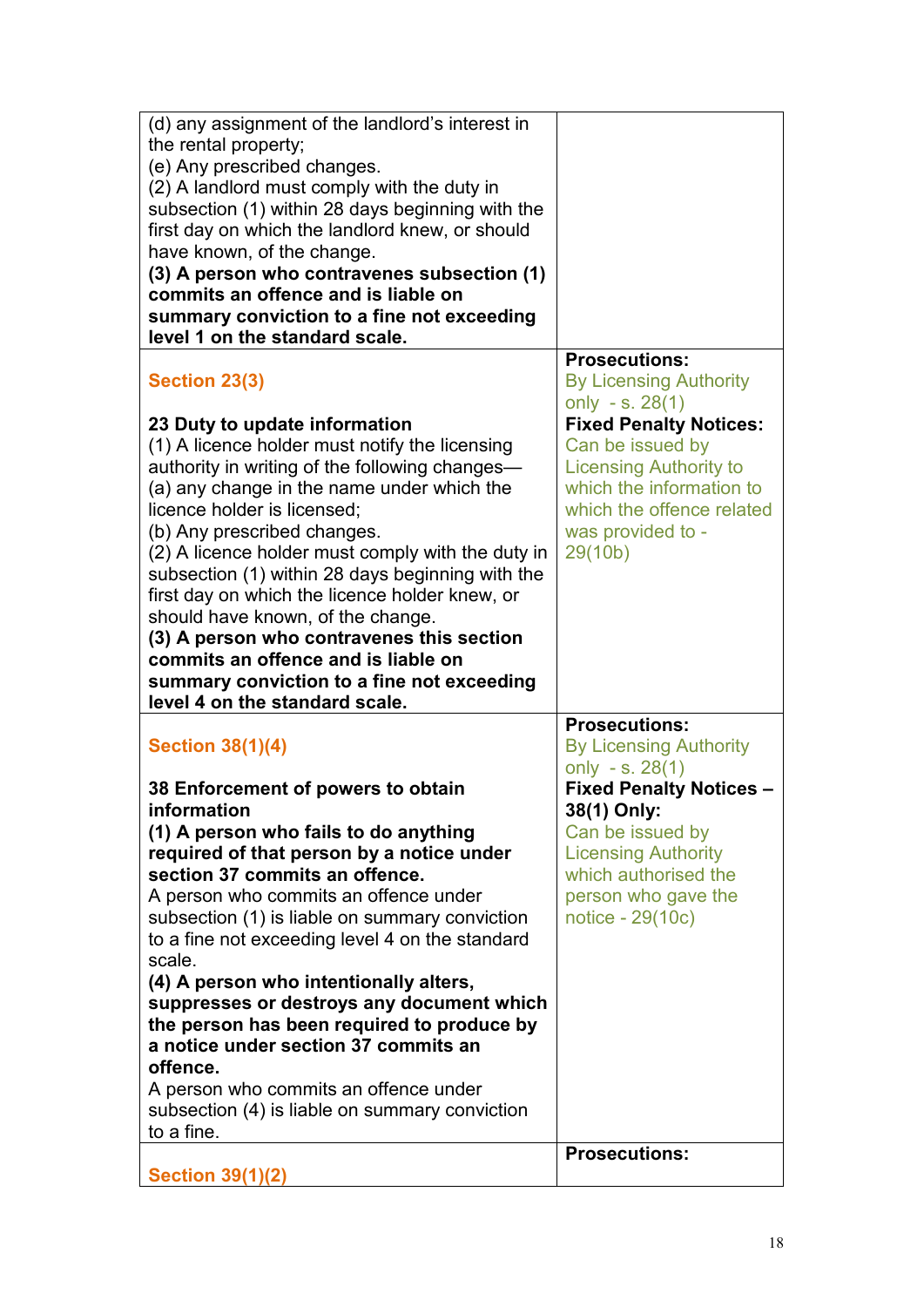|                                                       | <b>By Licensing Authority</b> |
|-------------------------------------------------------|-------------------------------|
| 39 False or misleading information                    | only - s. $28(1)$             |
| $(1)$ A person who-                                   | <b>Fixed Penalty Notices:</b> |
| (a) Supplies any information to a licensing           | Can be issued by              |
| authority in connection with any of its functions     | <b>Licensing Authority to</b> |
| under this Part which is false or misleading, and     | which the information         |
| (b) Knows that it is false or misleading or is        | was supplied - 29(10d)        |
| reckless as to whether it is false or misleading,     |                               |
| commits an offence.                                   |                               |
| $(2)$ A person who-                                   |                               |
| (a) supplies any information to another person        |                               |
| which is false or misleading,                         |                               |
| (b) knows that it is false or misleading or is        |                               |
| reckless as to whether it is false or misleading,     |                               |
| and                                                   |                               |
| (c) Knows that the information is to be used for      |                               |
| the purpose of supplying information to a             |                               |
| licensing authority in connection with any of its     |                               |
| functions under this Part, commits an offence.        |                               |
| (3) A person who commits an offence under             |                               |
| subsection $(1)$ or $(2)$ is <b>liable on summary</b> |                               |
| conviction to a fine.                                 |                               |

#### **TABLE OF OFFENCES Renting Homes (Fees etc.) (Wales) Act 2019**

Offences and Enforcement:

Please read in consultation with Renting Homes (Fees etc.) (Wales) Act 2019. Note: Under Section 17(1), Local Housing Authorities, and the Licensing Authority in respect of the Housing (Wales) Act 2014, are Enforcement Authorities, but under Section 17(2), the Licensing Authority cannot act as an Enforcement Authority without the prior written consent of the Local Housing Authority.

Key: Information in green is relevant to Licensing Authority. Information in blue is relevant to Local Housing Authority

| Offence:                                          | <b>Enforcement</b>            |
|---------------------------------------------------|-------------------------------|
| <b>Section 2</b>                                  | <b>Prosecutions:</b>          |
| 2 Prohibitions applying to landlords              | <b>By Local Housing</b>       |
| (1) It is an offence for a landlord to require a  | <b>Authority</b>              |
| prohibited payment to be made to the landlord,    | By Licensing Authority -      |
| or any other person (a) in consideration of the   | s.19 with the consent of      |
| grant, renewal or continuance of a standard       | the Local Housing             |
| occupation contract, or (b) pursuant to a term of | Authority where the           |
| a standard occupation contract which purports     | offence is committed in       |
| to require the payment to be made.                | the authority's area $-$      |
| (2) It is an offence for a landlord to require a  | s.17(2)                       |
| person to enter into a contract for services with |                               |
| the landlord, or any other person (a) in          | <b>Fixed Penalty Notices:</b> |
| consideration of the grant, renewal or            | <b>By Local Housing</b>       |
| continuance of a standard occupation contract,    | Authority $- s.13$            |
| or (b) pursuant to a term of a standard           |                               |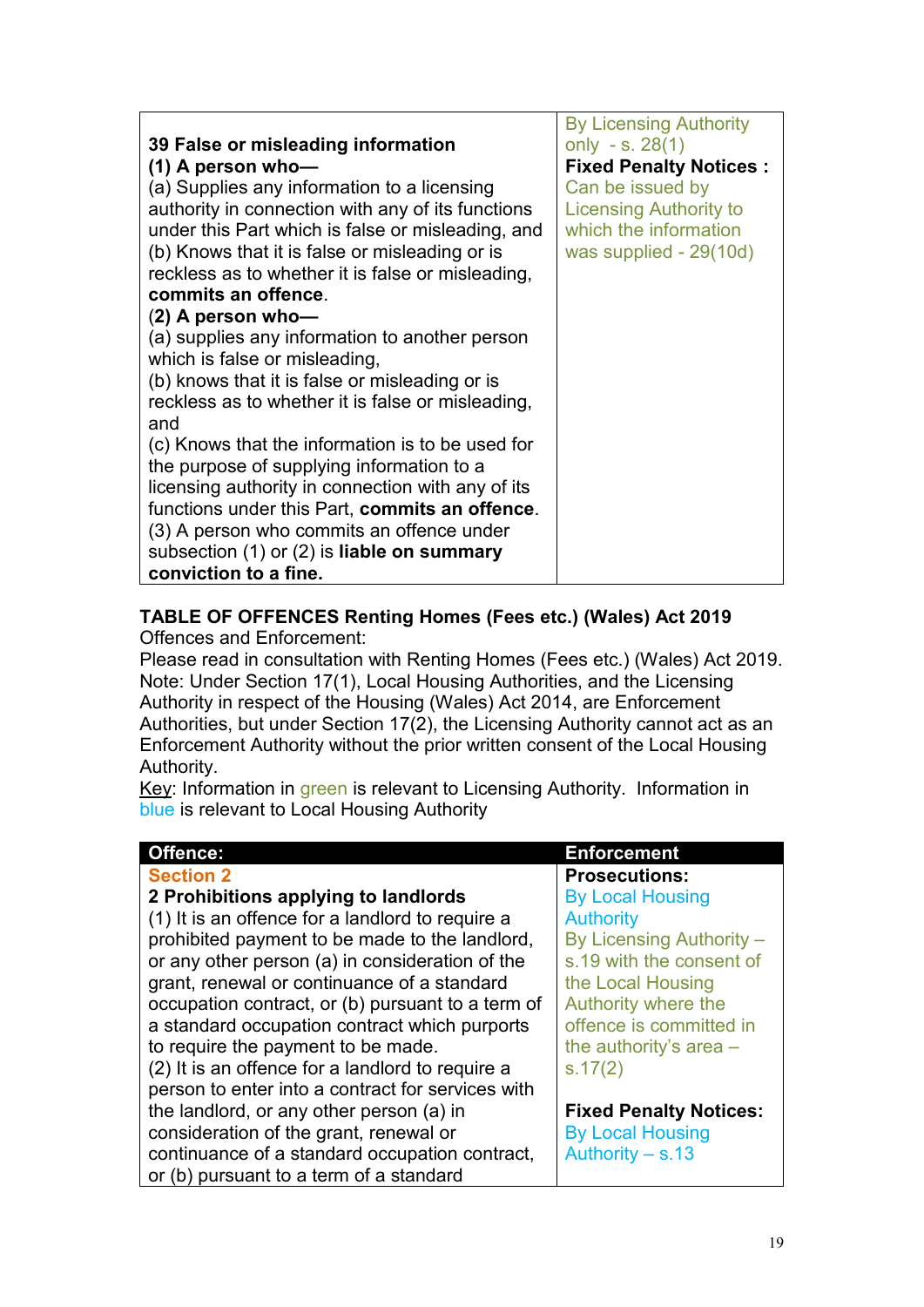| occupation contract which purports to require<br>entry into the contract for services.<br>(4) It is an offence for a landlord to require the<br>grant of a loan to the landlord, or any other<br>person (a) in consideration of the grant, renewal<br>or continuance of a standard occupation<br>contract, or (b) pursuant to a term of a standard<br>occupation contract which purports to require<br>the loan to be granted.<br>(5) A person guilty of an offence under this<br>section is liable on summary conviction to a fine.<br>(6) The court by which a person ("the offender")<br>is convicted of an offence under subsection (1)<br>may order the offender to pay the amount of the<br>payment concerned or (in a case where part of<br>the payment has been repaid) the outstanding<br>amount of the payment to the person by whom it<br>was paid.                                                                                                                                                                                                                                                                                                                                                                                                                                                 | <b>By Licensing Authority -</b><br>s.13, with the consent of<br>the Local Housing<br>Authority where the<br>offence is committed in<br>the authority's area -<br>s.17(2)                                                                                                                                                                                                                                                                                                                                  |
|----------------------------------------------------------------------------------------------------------------------------------------------------------------------------------------------------------------------------------------------------------------------------------------------------------------------------------------------------------------------------------------------------------------------------------------------------------------------------------------------------------------------------------------------------------------------------------------------------------------------------------------------------------------------------------------------------------------------------------------------------------------------------------------------------------------------------------------------------------------------------------------------------------------------------------------------------------------------------------------------------------------------------------------------------------------------------------------------------------------------------------------------------------------------------------------------------------------------------------------------------------------------------------------------------------------|-----------------------------------------------------------------------------------------------------------------------------------------------------------------------------------------------------------------------------------------------------------------------------------------------------------------------------------------------------------------------------------------------------------------------------------------------------------------------------------------------------------|
| <b>Section 3</b><br>3 Prohibitions applying to letting agents<br>(1) It is an offence for a letting agent to require a<br>prohibited payment to be made to the letting<br>agent, or any other person (a) in consideration of<br>arranging the grant, renewal or continuance of a<br>standard occupation contract, or (b) pursuant to<br>a term of a standard occupation contract which<br>purports to require the payment to be made.<br>(2) It is an offence for a letting agent to require a<br>person to enter into a contract for services with<br>the letting agent, or any other person (a) in<br>consideration of arranging the grant, renewal or<br>continuance of a standard occupation contract,<br>or (b) pursuant to a term of a standard<br>occupation contract which purports to require<br>entry into the contract for services.<br>(4) It is an offence for a letting agent to require<br>the grant of a loan to the letting agent, or any<br>other person (a) in consideration of arranging<br>the grant, renewal or continuance of a standard<br>occupation contract, or (b) pursuant to a term of<br>a standard occupation contract which purports<br>to require the loan to be made.<br>(5) A person guilty of an offence under this<br>section is liable on summary conviction to a fine. | <b>Prosecutions:</b><br><b>By Local Housing</b><br><b>Authority</b><br>By Licensing Authority -<br>s.19 with the consent of<br>the Local Housing<br>Authority where the<br>offence is committed in<br>the authority's area $-$<br>s.17(2)<br><b>Fixed Penalty Notices:</b><br><b>By Local Housing</b><br>Authority $-$ s.13<br><b>By Licensing Authority -</b><br>s.13, with the consent of<br>the Local Housing<br>Authority where the<br>offence is committed in<br>the authority's area $-$<br>s.17(2) |
| (6) The court by which a person ("the offender")<br>is convicted of an offence under subsection (1)<br>may order the offender to pay the amount of the<br>payment concerned or (in a case where part of<br>the payment has been repaid) the outstanding                                                                                                                                                                                                                                                                                                                                                                                                                                                                                                                                                                                                                                                                                                                                                                                                                                                                                                                                                                                                                                                        |                                                                                                                                                                                                                                                                                                                                                                                                                                                                                                           |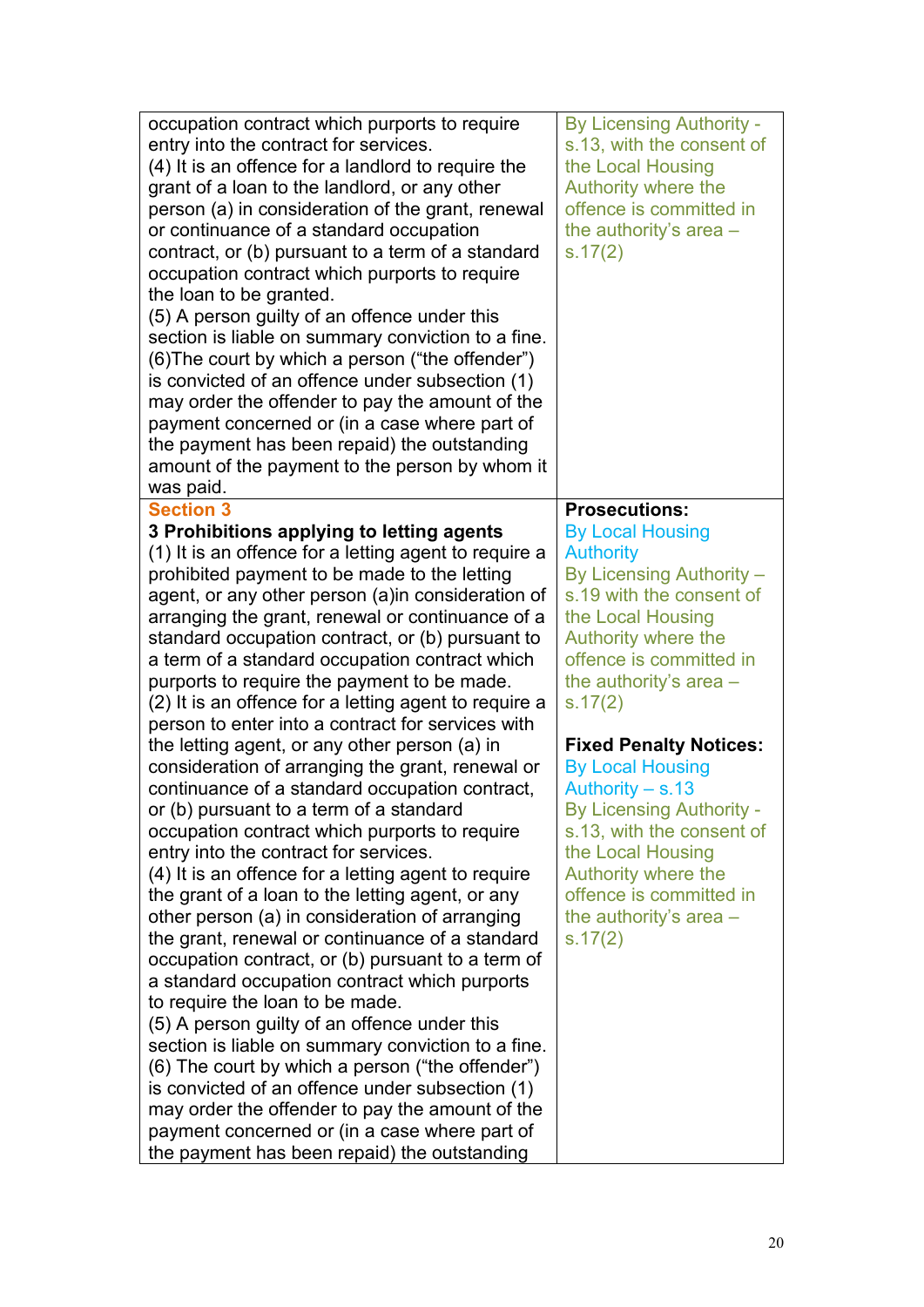| amount of the payment to the person by whom it                                                       |                                                 |
|------------------------------------------------------------------------------------------------------|-------------------------------------------------|
| was paid.                                                                                            |                                                 |
|                                                                                                      |                                                 |
| <b>Section 11</b><br>11 Offence of failing to comply with a notice                                   | <b>Prosecutions:</b><br><b>By Local Housing</b> |
| under section 10                                                                                     | <b>Authority</b>                                |
| (1) It is an offence for a person to fail to do                                                      | By Licensing Authority -                        |
| anything required of the person by a notice                                                          | s.19 with the consent of                        |
| under section 10.                                                                                    | the Local Housing                               |
| (2) In proceedings against a person for an                                                           | Authority where the                             |
| offence under subsection (1) it is a defence that                                                    | offence is committed in                         |
| the person had a reasonable excuse for failing                                                       | the authority's area $-$                        |
| to comply with the notice.                                                                           | s.17(2)                                         |
| (3) A person who commits an offence under                                                            |                                                 |
| subsection (1) is liable on summary conviction                                                       | <b>NO FPN</b>                                   |
| to a fine not exceeding level 4 on the standard                                                      |                                                 |
| scale.                                                                                               |                                                 |
| (4) It is an offence for a person to intentionally<br>alter, suppress or destroy any document which  |                                                 |
| the person has been required to produce by a                                                         |                                                 |
| notice under section 10.                                                                             |                                                 |
| (5) A person who commits an offence under                                                            |                                                 |
| subsection (4) is liable on summary conviction                                                       |                                                 |
| to a fine.                                                                                           |                                                 |
| <b>Section 12</b>                                                                                    | <b>Prosecutions:</b>                            |
| 12 Offence of providing false or misleading                                                          | <b>By Local Housing</b>                         |
| information in relation to a notice under                                                            | <b>Authority</b>                                |
| section 10                                                                                           | By Licensing Authority -                        |
| (1) It is an offence for a person given a notice                                                     | s.19 with the consent of<br>the Local Housing   |
| under section 10, in purported compliance with<br>the notice, to supply information that is false or | Authority where the                             |
| misleading, if the person-                                                                           | offence is committed in                         |
| (a) knows that the information supplied is false                                                     | the authority's area -                          |
| or misleading, or                                                                                    | s.17(2)                                         |
| (b) is reckless as to whether it is false or                                                         |                                                 |
| misleading.                                                                                          | <b>NO FPN</b>                                   |
| (2) It is an offence for a person to supply                                                          |                                                 |
| information that is false or misleading, if the                                                      |                                                 |
| person-                                                                                              |                                                 |
| (a) knows that the information is false or                                                           |                                                 |
| misleading, or is reckless as to whether it is                                                       |                                                 |
| false or misleading, and                                                                             |                                                 |
| (b) knows that the information is to be used for<br>the purpose of supplying information in          |                                                 |
| purported compliance with the requirements of a                                                      |                                                 |
| notice given to another person under section 10.                                                     |                                                 |
| (3) A person who commits an offence under                                                            |                                                 |
| subsection (1) or (2) is liable on summary                                                           |                                                 |
|                                                                                                      |                                                 |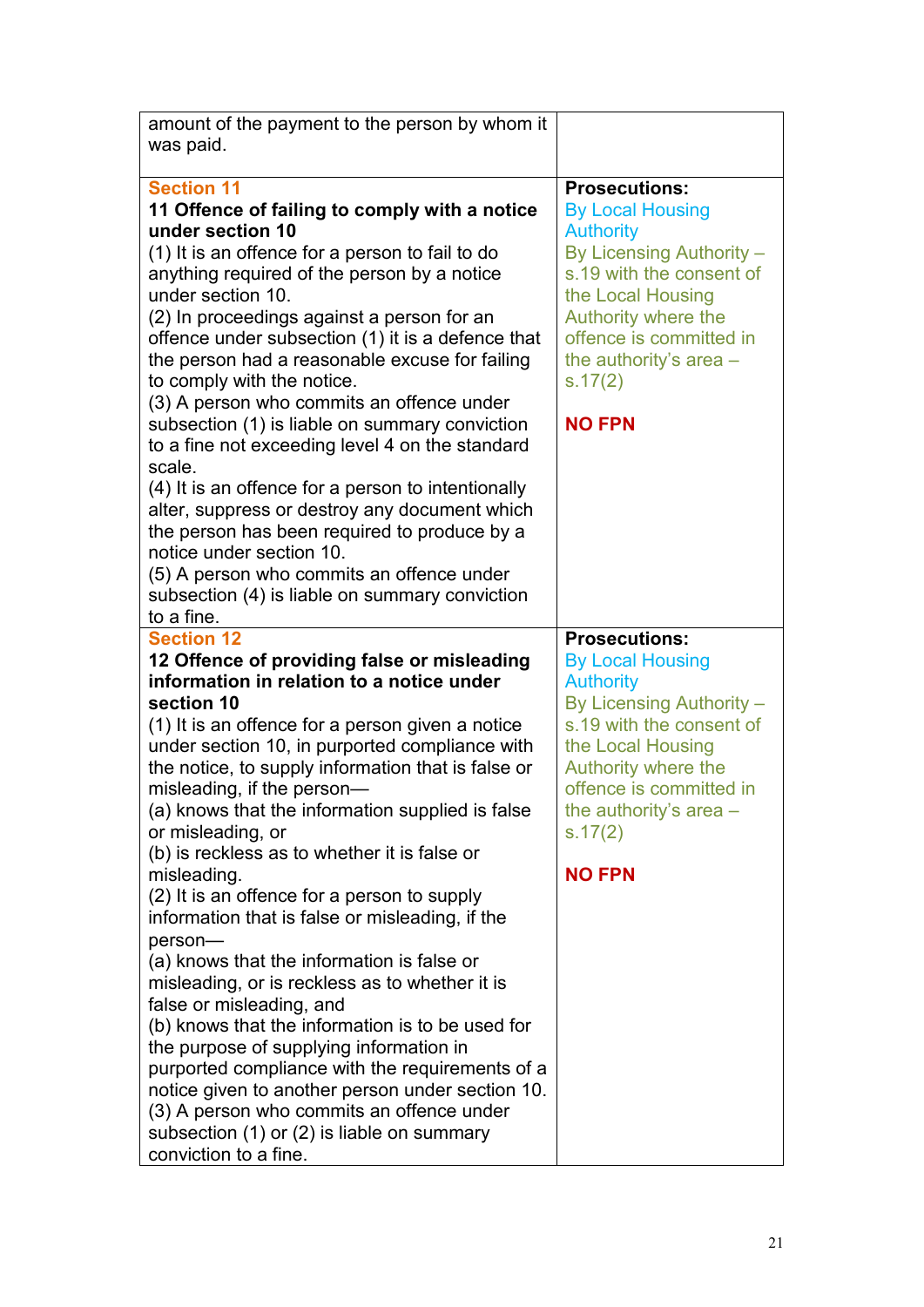#### **APPENDIX 2: Additional Information: Rent Stopping Orders & Rent Repayment Orders.**

#### **Rent Stopping Orders**

A Rent Stopping Order has the effect of stopping the rent payable by a tenant to a landlord while it is in force.

In some circumstances, if a landlord is carrying out certain property management activities without a licence or uses an unlicensed agent to carry out letting or property management work on his or her behalf, the single licensing authority or a local authority *may* consider applying to the Residential Property Tribunal (RPT) for a rent stopping order.

The RPT in considering an application for a rent stopping order, must be satisfied that an offence under sections 7(5) or 13(3) of the Housing (Wales) Act 2014 is being committed.

Where the RPT makes a rent stopping order, the periodic rent payments in connection with that particular property are stopped for the period falling between the "stopping date" specified in the order, and a date specified by the tribunal when the order is revoked.

A licensing authority or local authority will need to be able to provide evidence to the RPT that these offences are being committed, although it is not necessary for the person to have been convicted or charged for the offence.

A landlord would not be considered to be committing an offence if they have applied to be licensed, from the date of the licence application until it is determined or if refused, the appeals process has been exhausted and the decision upheld.

However, if a landlord continues to undertake such activities without a licence, or use an unlicensed agent to undertake such activities, and makes no effort to comply with their duties despite requests, there would likely be clear evidence to present to the RPT.

If a tenant is concerned that their landlord is committing such an offence, they should notify the licensing authority or their local authority. They will be given appropriate advice by RSW.

#### **Rent Repayment Orders**

A rent repayment order has the effect of requiring the landlord to repay rent that has been paid for a specific period of time stated in the order during which the landlord has been found to have committed an offence under section 7(5) or 13(3).